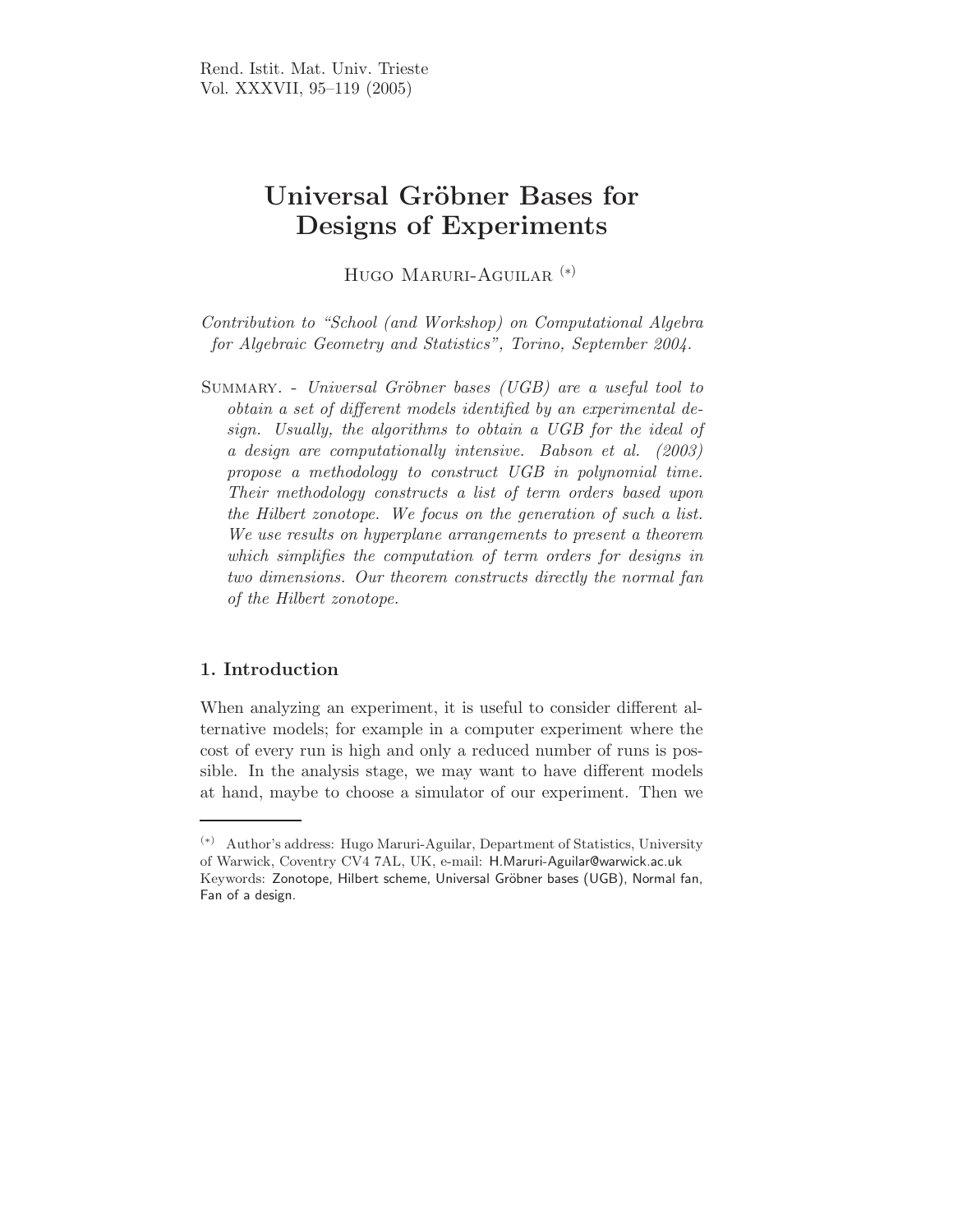can select a model based on the interpretation as well as the usual statistical criteria. A search through all the potential identifiable models would be impossible and thus we must restrict our class of models. In the present work we consider only the class of hierarchical polynomial models. This class has been studied previously in literature under the names "well-formed", "hierarchical" or "hierarchically well-formulated" models, see Bates et al. (2003) and Peixoto (1990). We also restrict the search to full rank models to ensure identifiability.

The search algorithms we are interested in are based on algebraic techniques and return a large subset of the class we are interested in. Depending on the design, sometimes the algebraic techniques return the whole class. However, the algebraic techniques rely on important results from polytopal geometry. For this reason, Sections 2 and 3 introduce both (algebraic and polytopal) notations and explain the link between them. In Section 4 we introduce an important polytope called the Hilbert zonotope, and describe its role in our problem. In Section 5 we give a new theorem which simplifies the current use of the zonotope in two dimensions. Some computational details are in the appendix.

## 2. Algebra and design of experiments

Pistone and Wynn (1996) pioneered the use of Gröbner bases in experimental design. They demonstrate that computational commutative algebra (CCA) is a useful tool, not only to propose different models, but also to study generalized confounding of models and model terms. We start by defining the experimental design and the class of models we will be considering along this work.

DEFINITION 2.1. An experimental design is a finite set of n distinct points  $D \subset \mathbb{R}^d$ , where d is the number of factors and n is the number of runs.

The class of hierarchical polynomial models we are interested in is in one-to-one correspondence with the set of staircases defined next.

DEFINITION 2.2. A staircase is a nonempty subset  $\lambda$  of the set  $\mathbb{N}^d$  of non-negative integer vectors such that if  $u \in \lambda$  and  $v \leq u$  (coordinate-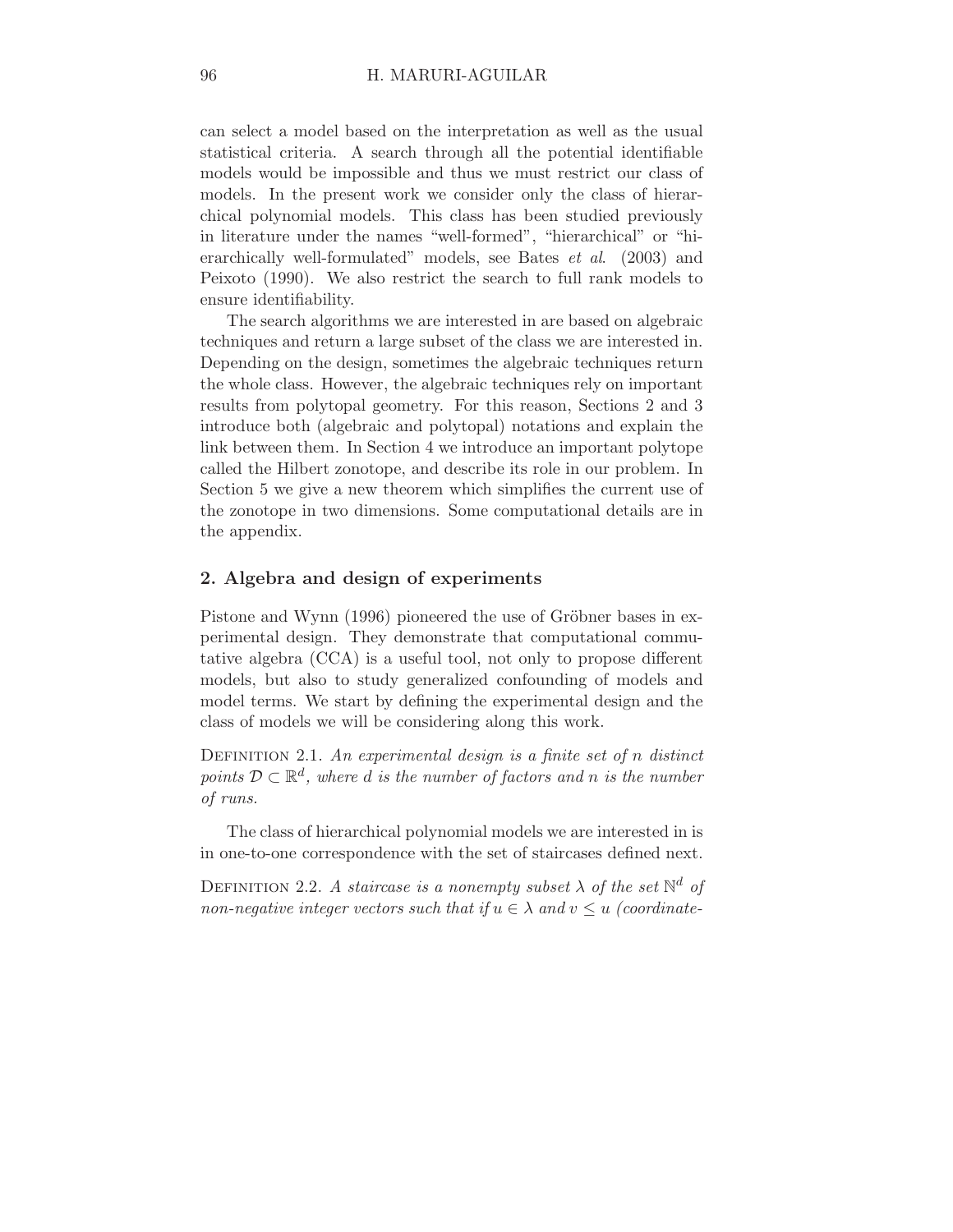wise) then  $v \in \lambda$ . Let  $\binom{\mathbb{N}^d}{n}$  $\int_{\text{N}}^{\text{N}} \text{d}x$  denote the finite set of staircases with n elements.

The cardinality of  $\binom{\mathbb{N}^d}{n}_{stair}$  for  $d=2,3$  is computed by MacMahon's classic formulas (see Appendix 7.1), while for  $d \geq 4$  it is still an open problem, see Onn and Sturmfels (1999). The log map acts from the terms in  $\mathbb{R}[x_1,\ldots,x_d]$  to  $\mathbb{Z}^d$  as  $\log(x_1^{\alpha_1}\cdots x_d^{\alpha_d})$  $\begin{pmatrix} \alpha_d \\ d \end{pmatrix} = (\alpha_1, \ldots, \alpha_d).$ Then, one applies it to the terms in a hierarchical polynomial model and obtains a staircase.

EXAMPLE 2.3. The hierarchical model  $\{1, x_1, x_2, x_1x_2\}$  corresponds to the staircase  $\left\{ \binom{0}{0}, \binom{1}{0} \right\}$  $\binom{1}{0}$ ,  $\binom{0}{1}$  $\binom{0}{1}, \binom{1}{1}$  $\begin{pmatrix} 1 \\ 1 \end{pmatrix}$  }  $\in \begin{pmatrix} \mathbb{N}^2 \\ 4 \end{pmatrix}$  $\binom{4^2}{4}$ <sub>stair</sub>.

DEFINITION 2.4. Let

$$
V_n^d := \bigcup_{\lambda \in \binom{\mathbb{N}^d}{n}_{\text{stair}}} \lambda \tag{1}
$$

denote the union of all n-staircases in  $\mathbb{N}^d$ .

The computation of  $V_n^d$  can be simplified by noting that  $V_n^d$  =  $\{v \in \mathbb{N}^d : \prod_{i=1}^d (v_i + 1) \leq n\}$ . Babson *et al.* (2003) use the asymptotic bound  $O(n(\log n)^{d-1})$  for the cardinality of  $V_n^d$ .

EXAMPLE 2.5. For  $n = 5$ ,  $d = 2$ , we have seven different staircases, and their union is

$$
V_5^2 = \left\{ \begin{pmatrix} 0 \\ 0 \end{pmatrix}, \begin{pmatrix} 1 \\ 0 \end{pmatrix}, \begin{pmatrix} 2 \\ 0 \end{pmatrix}, \begin{pmatrix} 3 \\ 0 \end{pmatrix}, \begin{pmatrix} 4 \\ 0 \end{pmatrix}, \begin{pmatrix} 0 \\ 1 \end{pmatrix}, \begin{pmatrix} 0 \\ 3 \end{pmatrix}, \begin{pmatrix} 0 \\ 4 \end{pmatrix}, \begin{pmatrix} 1 \\ 1 \end{pmatrix} \right\},
$$

see Figure 1.

Now we give the basic elements for identifying models using CCA. The reader is referred to Cox *et al.* (1996) for a comprehensive resource on algebraic geometry and to Pistone et al. (2000) for the use of CCA in statistics.

DEFINITION 2.6. The design ideal  $I$  is the set of all polynomials that vanish on the design:  $I = \{f \in \mathbb{R}[x_1,\ldots,x_d] : f(x) = 0 \text{ for all } x \in$  $\mathcal{D}\}.$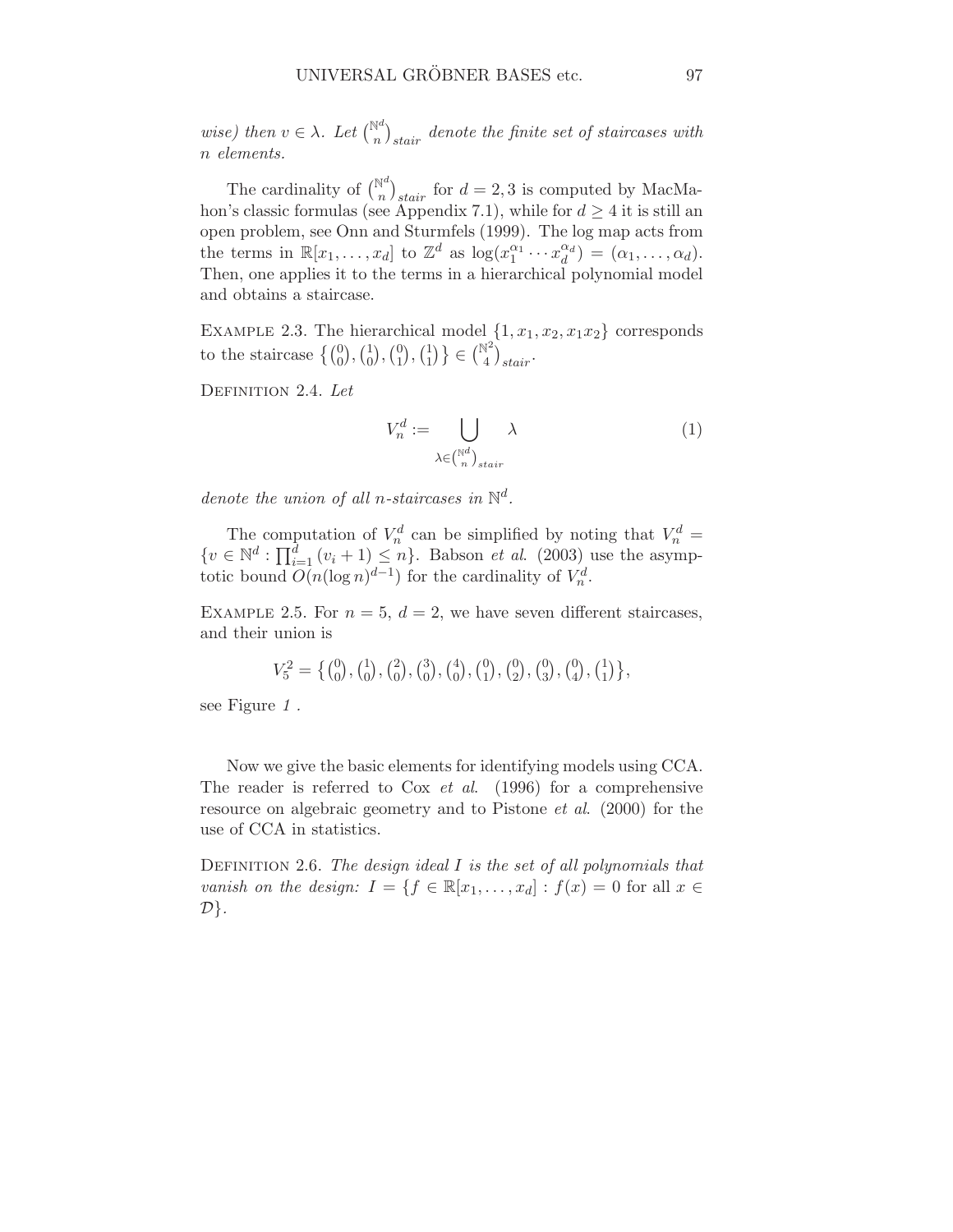

Figure 1: Picture of  $V_5^2$ . The dashed curve corresponds to  $(v_1 +$  $1)(v_2 + 1) = 5$ 

Here  $\mathbb{R}[x_1,\ldots,x_d]$  is the ring of polynomials in  $x_1,\ldots,x_d$  indeterminates, which for simplicity we write as  $\mathbb{R}[x]$ . The ideal I is generated by a finite set of polynomials G and we write  $I = \langle g : g \in G \rangle =$  $\{\sum_{g \in G} gh, h \in \mathbb{R}[x]\}.$  The length of an ideal I is the dimension of the quotient space  $\mathbb{R}[x]/I$ , where the quotient space  $\mathbb{R}[x]/I$  is the class of all polynomials in  $\mathbb{R}[x]$  modulo the ideal, e.g. for every f in  $\mathbb{R}[x]$  we can construct a representative  $[f] = \{g \in \mathbb{R}[x] \text{ such that } f - g \in I\}.$ Our search for models identifiable by a design can be expressed precisely as the search for basis for  $\mathbb{R}[x]/I$ . This important fact enables us to use algebraic techniques to solve our problem.

DEFINITION 2.7. A term ordering  $\tau$  is an ordering relation  $\succ$  on the terms  $x^{\alpha}$ ,  $\alpha \in \mathbb{N}^d$  that satisfies i)  $x^{\alpha} \succ 1$  for all  $x^{\alpha}$  and ii) if for  $\alpha, \beta, \gamma \in \mathbb{N}^d$  we have  $x^{\alpha} \succ x^{\beta}$ , then  $x^{\alpha} x^{\gamma} \succ x^{\beta} x^{\gamma}$ .

Note that a term ordering corresponds to an ordering relation on  $\mathbb{N}^d$ . The leading term of a polynomial f is the largest term in f with respect to the term ordering  $\tau$ . We write  $LT_{\tau}(f)$ .

DEFINITION 2.8. A Gröbner basis for an ideal I with respect to a term order  $\tau$  is a finite subset  $G_{\tau} \subset I$  such that  $\langle LT_{\tau}(g) : g \in G_{\tau} \rangle =$  $\langle LT_{\tau}(f) : f \in I \rangle$ .

DEFINITION 2.9. A reduced Gröbner basis (RGB) of I is a Gröb- ner basis  $\mathcal{G}_{\tau}$  such that i) the coefficient of  $LT_{\tau}(g)$  is one for all  $g \in \mathcal{G}_{\tau}$ , ii) for all  $g \in \mathcal{G}_{\tau}$ , no monomial of g lies in  $\langle LT_{\tau}(f) : f \in \mathcal{G}_{\tau} \setminus g \rangle$ 

A model for the responses at the design is identified by all those terms which cannot be divided by the leading terms of  $\mathcal{G}_{\tau}$ . This basis is the hierarchical polynomial model we look for.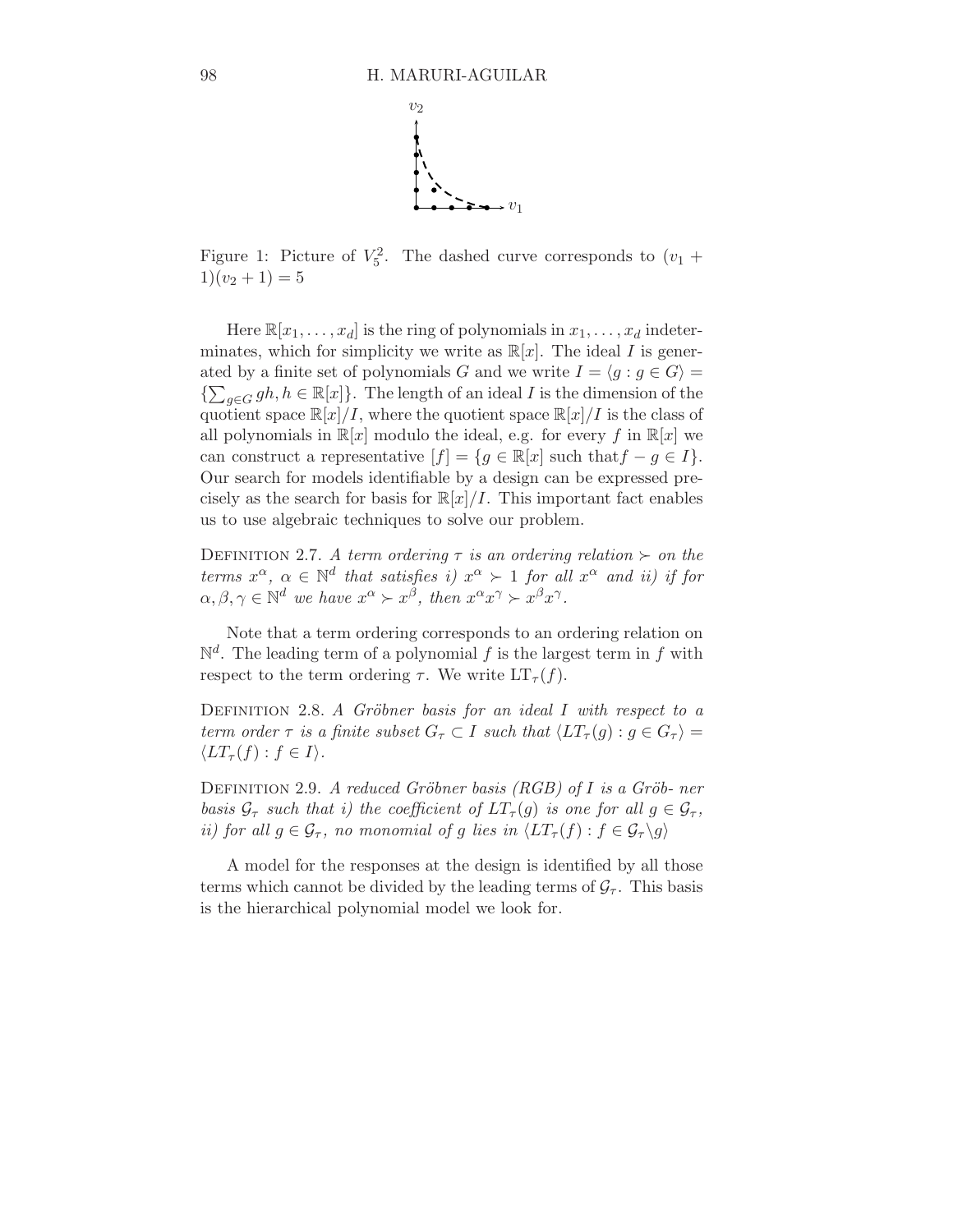Example 2.10. Consider the following non-regular fraction of a factorial  $3^2$  experiment:  $\mathcal{D} = \begin{cases} \begin{pmatrix} 0 \\ 0 \end{pmatrix} \end{cases}$  $\binom{0}{0}$ ,  $\binom{1}{0}$  $\binom{1}{0}$ ,  $\binom{0}{1}$  $\binom{0}{1}, \binom{1}{-1}$  $\begin{pmatrix} 1 \\ -1 \end{pmatrix}$ ,  $\begin{pmatrix} -1 \\ 1 \end{pmatrix}$ . For a term ordering in which  $x_1 \succ x_2$ , we construct the following RGB (leading terms underlined)  $\mathcal{G}_{\tau} = \{x_1^2 + 2x_1x_2 + x_2^2 - x_1 - x_2, x_2^3 - x_2, x_1x_2^2 - x_2\}$  $x_1x_2 - x_2^2 + x_2$  and we identify the model  $\{1, x_1, x_2, x_1x_2, x_2^2\}$ .

Caboara et al. (1997) enlarged upon Pistone and Wynn's ideas, and defined the fan of an experimental design as the set of all hierarchical models identifiable by a given design. Caboara et al. distinguished between algebraic fan (models obtained with Gröbner basis methods by varying the term ordering), and statistical fan (all hierarchical polynomial models identified by the design). In examples 2.11 and 2.12 we illustrate the algebraic and statistical fan for the design given in example 2.10. Throughout this work, we will use algebra to obtain the algebraic fan of the design.

Next we outline the algebraic approach to computing the fan. The main idea is to construct a *universal Gröbner basis* (UGB) for the design ideal I. The UGB of a (design) ideal is defined as

$$
\mathcal{U}(I) := \bigcup_{\tau} \mathcal{G}_{\tau},\tag{2}
$$

where  $\mathcal{G}_{\tau}$  is a RGB under the term ordering  $\tau$ , and  $\tau$  runs over all term orderings. Once we have  $\mathcal{U}(I)$ , we can list the algebraic fan of the design. We refer to Weispfenning (1987) for details on properties of UGBs.

EXAMPLE 2.11. (cont. of Example 2.10) The UGB of I is

$$
\mathcal{U}(I) = \{ \underline{x_1^2} + 2x_1x_2 + \underline{x_2^2} - x_1 - x_2, \underline{x_2^3} - x_2, \underline{x_1^3} - x_1, \\ \underline{x_1x_2^2} - x_1x_2 - x_2^2 + x_2, \underline{x_1^2x_2} - x_1^2 - x_1x_2 + x_1 \},
$$

where the terms underlined with " $\sqrt{ }$ " are the leading terms for the condition  $x_1 \succ x_2$ ; and we underline with "  $\sim$ " the leading terms for  $x_1 \prec x_2$ . We observe that

1. every polynomial in  $\mathcal{U}(I)$  vanishes at every design point, and the set of equations for  $\mathcal{U}(I)$  has no other solution than the design points;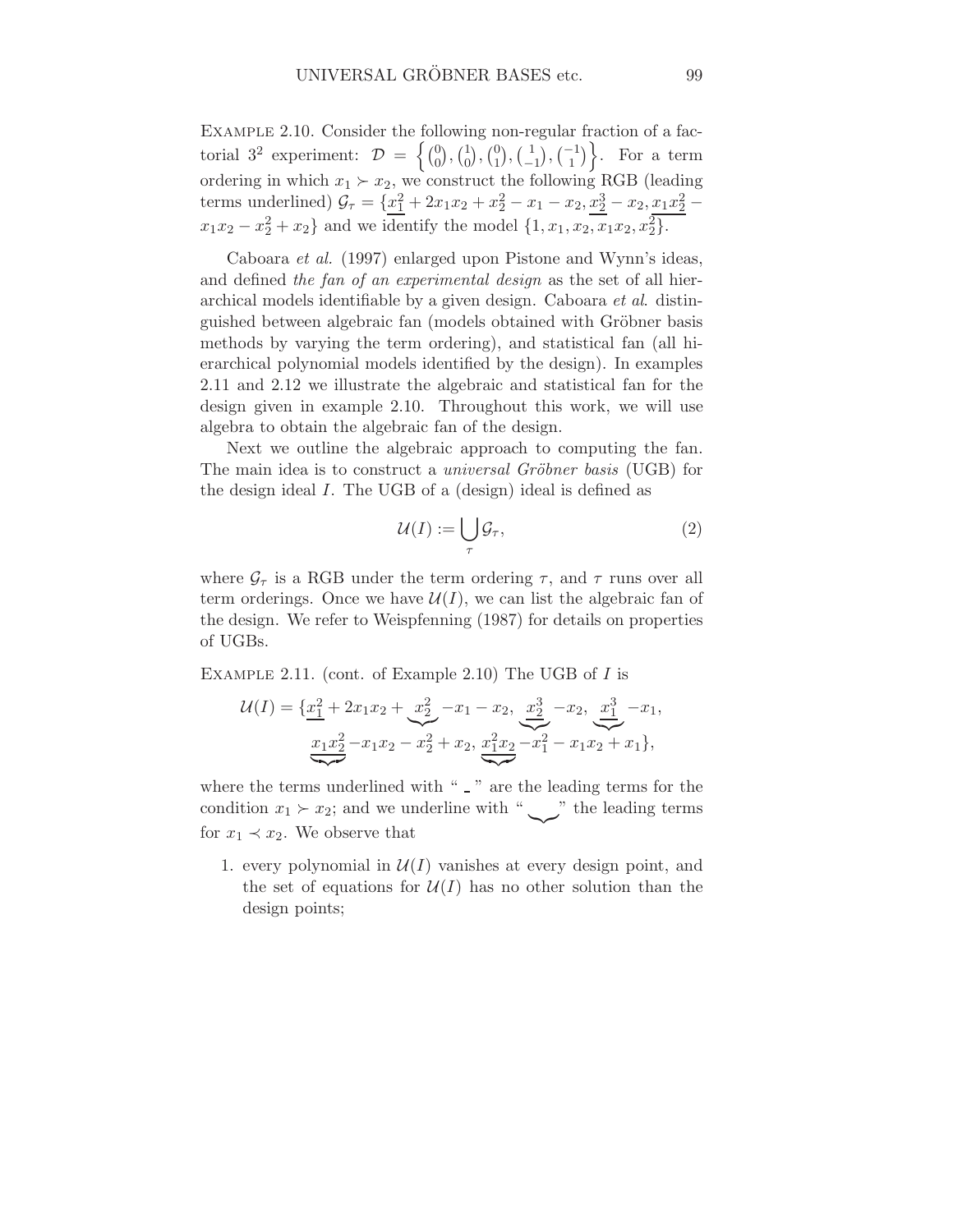- 2. the set of term orders is partitioned by the conditions  $x_1 \succ x_2$ and  $x_1 \prec x_2$ . Thus  $\mathcal{U}(I)$  is indeed a UGB. Moreover,  $\mathcal{U}(I)$ is the union of two RGBs and, in this sense, is minimal and unique;
- 3. the algebraic fan of  $\mathcal{D}$  is thus formed by  $\{1, x_1, x_2, x_1x_2, x_2^2\}$ and  $\{1, x_1, x_2, x_1x_2, x_1^2\}$  which are obtained as those terms not divisible by the leading terms for  $x_1 \succ x_2$  and  $x_1 \prec x_2$  respectively.

However, in general to compute UGB using Equation (2) directly is not possible, as there is an infinite number of term orderings. Moreover, many different term orderings yield the same  $G<sub>\tau</sub>$ . A surprising fact proved by Mora and Robbiano (1988) is that for any ideal, the union in Equation (2) is finite. Thus we need an efficient way to generate term orders and to compute UGBs. This will be the topic of the next subsection.

We end this subsection by noting that algebra gives some of the models we seek, but not necessarily all of them. There are staircases that cannot be obtained by algebraic means and still are identifiable.

Example 2.12. (cont. of Example 2.11) The model

$$
\{1, x_1, x_2, x_1^2, x_2^2\} \tag{3}
$$

is identifiable by the design as the design matrix

| $x_1$ | $x_2$ | $x_1^2$ | $x_2^2$ |
|-------|-------|---------|---------|
| O     | 0     | 0       | O       |
|       | 0     |         | 0       |
| 0     |       | 0       | 1       |
|       |       |         | 1       |
|       |       |         |         |

is full rank. Indeed by exhaustive search one can show that the statistical fan of  $D$  is composed of  $\{1, x_1, x_2, x_1x_2, x_2^2\}$ ,  $\{1, x_1, x_2, x_1^2, x_2^2\}$ and  $\{1, x_1, x_2, x_1x_2, x_1^2\}$ . Now we explain why we cannot obtain Model 3 by algebraic methods. The following is a generating set of polynomials for  $I: \{f_1 = x_1^3 - x_1, f_2 = x_2^3 - x_2, f_3 = x_1^2 + 2x_1x_2 + x_2^2$  $x_1 - x_2$ . We have that for any  $\tau$ ,  $LT_{\tau}(f_1) = x_1^3$  and  $LT_{\tau}(f_2) = x_2^3$ ;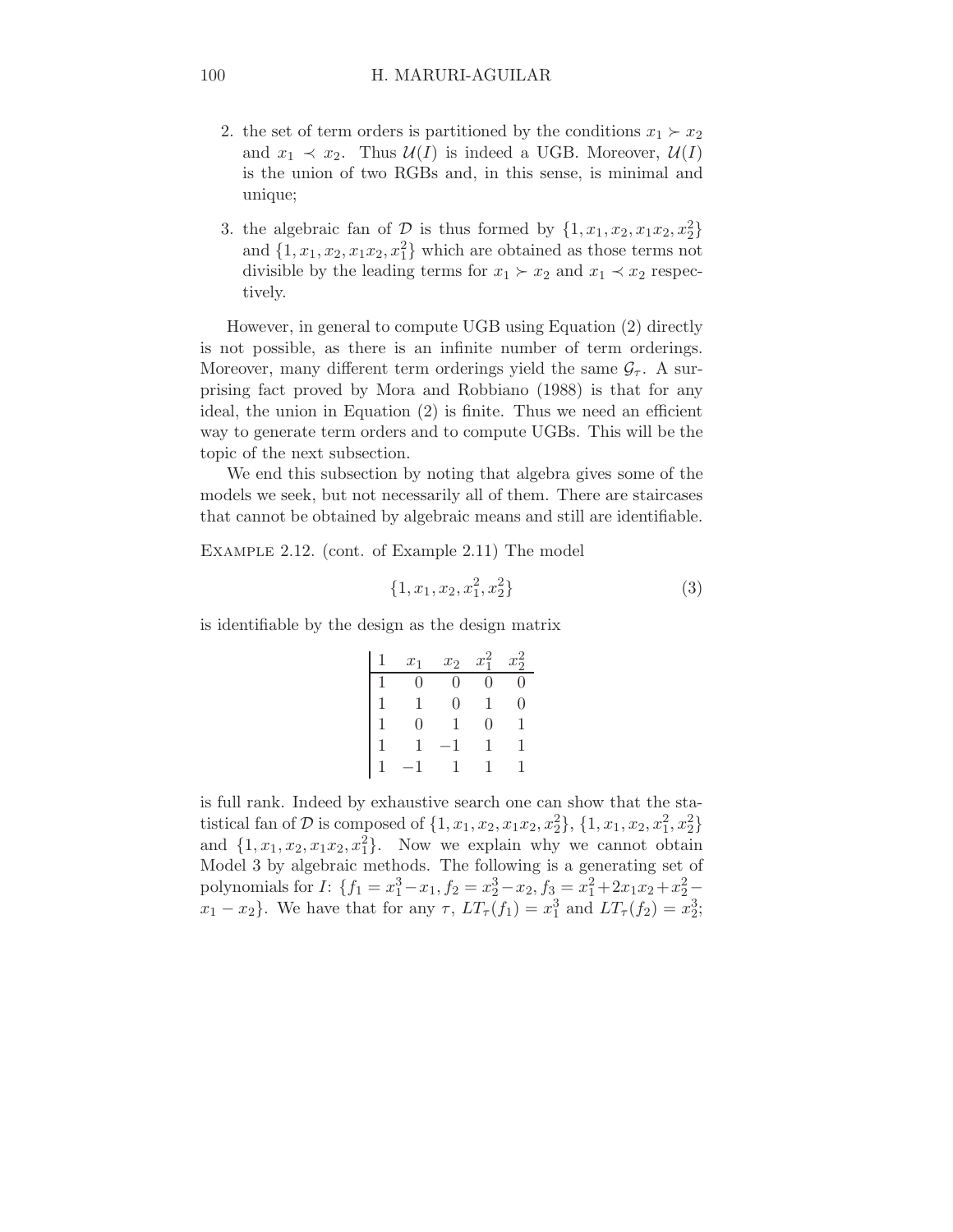and to obtain Model 3 we need  $LT_{\tau}(f_3) = x_1x_2$  for some  $\tau$ . The previous statement implies  $x_1x_2 \succ x_1^2$  and  $x_1x_2 \succ x_2^2$  simultaneously. This in turn means that  $x_2 \succ x_1$  and  $x_2 \prec x_1$ , which is not possible for any term ordering.

## 3. Polytopes for the algebra

We start this subsection with the basic definitions of polytopal geometry, for which references are Ziegler  $(1994)$  and Grümbaum  $(2003)$ ; later we present the use of polytopes in relation to Gröbner bases, for which basic references are Bayer and Morrison (1988), Mora and Robbiano (1988) and Sturmfels (1995).

## 3.1. Basic definitions

A d−dimensional polytope P may be specified as the set of solutions of a system of linear inequalities

$$
Ax \leq b,
$$

where A is a real matrix of d columns and  $b, x \in \mathbb{R}^d$ . If the polytope P is not bounded, then we refer to it as a polyhedron. For a bounded polytope, the positions of the vertices may be found using a process called vertex enumeration, see Avis and Fukuda (1991). A particular type of bounded polytopes are zonotopes, which are defined as follows.

DEFINITION 3.1. The zonotope of a finite set of vectors  $V \subset \mathbb{R}^d$  is given by the following Minkowski sum

$$
Z(V) := \sum_{v \in V} [-v, v],
$$

where the summand  $[-v, v] = [-1, 1] \cdot v$  is the line segment between  $-v$  and v in  $\mathbb{R}^d$ .

EXAMPLE 3.2. Consider  $V = \{ {1 \choose 0}, {0 \choose 1} \}$  $\{0\}\subset\mathbb{R}^2$ . We compute  $Z(V)$ by Minkowski-summing the line segments  $\left[\binom{-1}{0}, \binom{1}{0}\right]$  $\binom{1}{0}$  and  $\left[\binom{0}{-1}\right]$  $\binom{0}{-1}$ ,  $\binom{0}{1}$  $\begin{bmatrix} 0 \\ 1 \end{bmatrix}$ e.g. for every vector  $a$  in the first line segment, we add every vector  $\vec{b}$ in the second line segment. The result is the square  $Z(V) = [-1,1] \times$  $[-1, 1] = [-1, 1]^2.$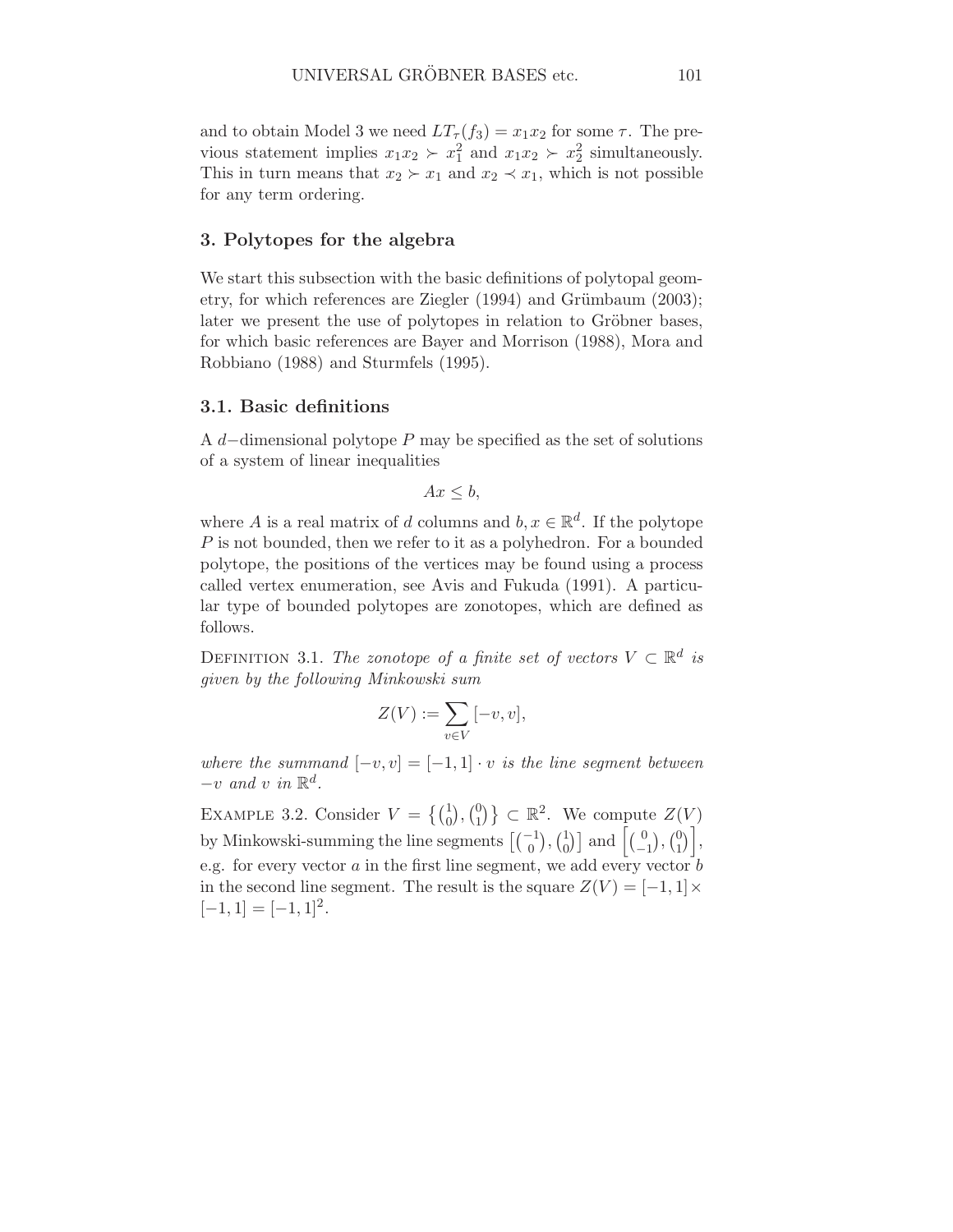

Figure 2: The polytopes P and Q and their normal fans  $\mathcal{N}(P)$  and  $\mathcal{N}(Q)$ . P is a refinement of Q.

A polyhedron of the form  $Ax \geq 0$  is called a polyhedral cone. A pointed cone is a cone that contains the origin. Then every polyhedral cone is a pointed cone. Polyhedral cones admit another description, that is as the positive hull of a set of vectors. The positive hull of V is the set  $\{\sum v_i \lambda_i : v_i \in V, \lambda_i \geq 0\}$ . Now, for a polyhedron  $P \subset \mathbb{R}^d$  and  $\omega \in \mathbb{R}^d$ , we define a face of P as  $F = \{u \in P : \omega \cdot u \geq \omega \cdot v \,\,\forall v \in P\}.$ 

A *complete fan* is a family of pointed polyhedral cones in  $\mathbb{R}^d$  in such a way that its union is all of  $\mathbb{R}^d$ . The normal fan  $\mathcal{N}(P)$  of a d-polytope  $P \subset \mathbb{R}^d$  is the collection  $C_F$  of all vectors  $a \in \mathbb{R}^d$ such that the linear function  $x \to a \cdot x$  on P is maximized by all points on  $F$ ; where  $F$  is a non-empty face of  $P$ . The construction of the normal fan is illustrated in Figure 2 for two bidimensional polytopes  $P$  and  $Q$ . Note that for every vertex  $h$ , its normal cone  $C_h$  is generated as the positive hull of the normal vectors of adjacent facets.

THEOREM 3.3. (Ziegler, 1994) Let  $Z = Z(V) \subseteq \mathbb{R}^d$  be a zonotope. Then the normal fan  $\mathcal{N}(Z)$  of Z is the fan  $\mathcal{F}_A$  of the hyperplane arrangement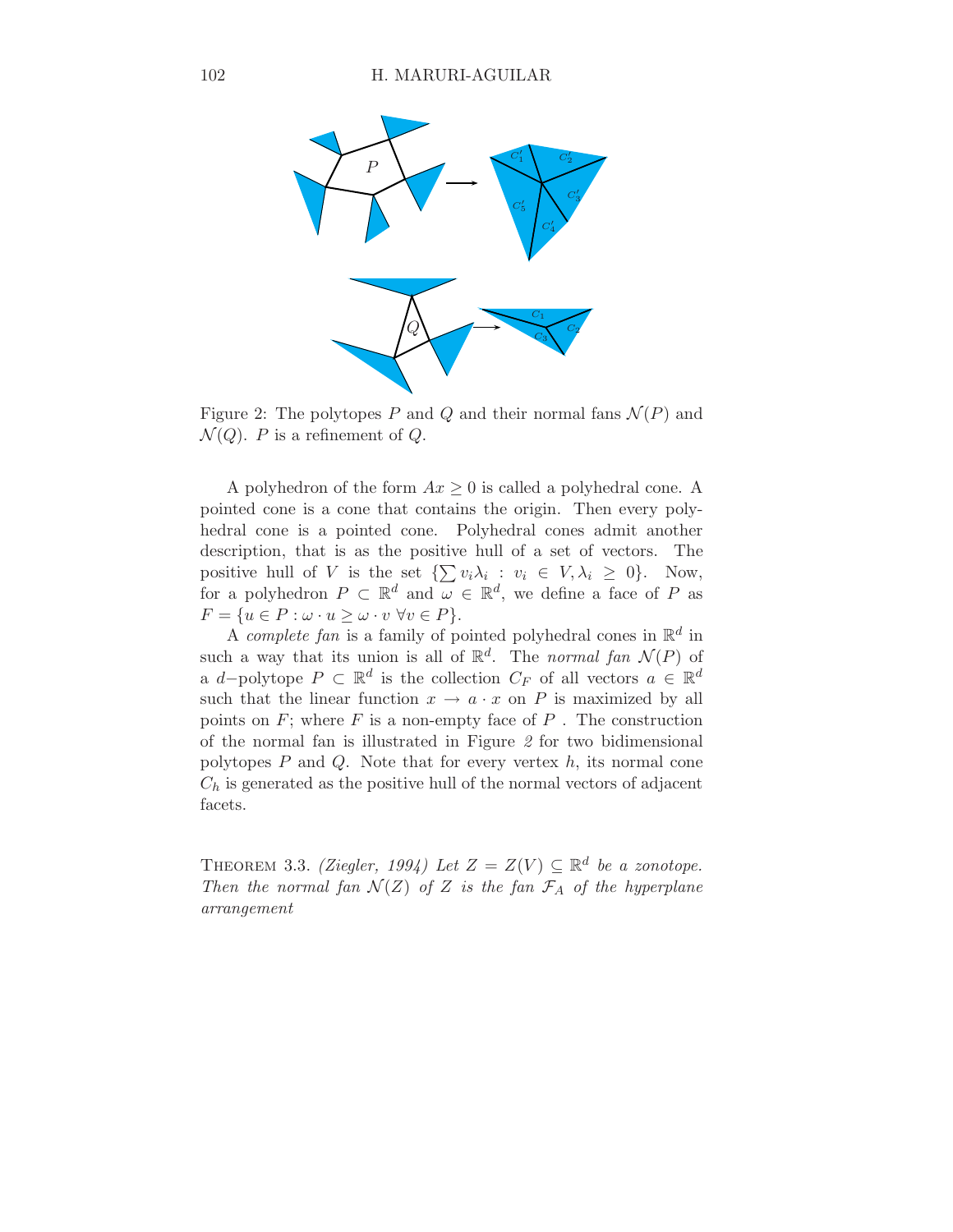$$
\mathcal{A} = \mathcal{A}_V := \{H_1, \ldots, H_p\}
$$

in  $\mathbb{R}^d$  given by

$$
H_i := \{ c \in (\mathbb{R}^d)^* : cv_i = 0, v_i \in V \}.
$$

Here  $(\mathbb{R}^d)^*$  represents the *dual vector space* which is the real vector space of all linear functions  $\mathbb{R}^d \to \mathbb{R}$ . These are real row vectors of length d.

A polyhedron  $P$  is a refinement of a polyhedron  $Q$  if the normal fan of  $P$  is a refinement of that of  $Q$ . The refinement means that the closure of each normal cone of Q is the union of closures of normal cones of P. The closure of a cone is the cone plus its boundary. In Figure 2 we illustrate an example of refinement. The polytope  $P$  is a refinement of Q as the cones of  $\mathcal{N}(Q)$  can be expressed as unions of the cones in  $\mathcal{N}(P)$ , namely  $C_1 = C'_1 \cup C'_2$ ,  $C_2 = C'_3$  and  $C_3 = C'_4 \cup C'_5$ .

#### 3.2. Polyhedra to compute UGBs

For the rest of this section, it is necessary to elaborate on design ideals as part of the theory of Hilbert schemes. We refer the reader to Miller and Sturmfels (2004) and just recall that Hilbert schemes  $Hilb<sub>n</sub><sup>d</sup>$  are algebraic varieties that parametrize families of ideals in polynomial rings, where  $d$  is the number of indeterminates of factors and  $n$  is the dimension of the quotient space, i.e. the number of design points. For example, the Hilbert scheme  $Hilb<sub>2</sub><sup>2</sup>$  consists of all ideals  $I \subset \mathbb{R}[x_1, x_2]$  for which the quotient space  $\mathbb{R}[x_1, x_2]/I$  has dimension 2 as a R−vector space, i.e. in our case, this comprises all the possible polynomial ideals generated by two points in the plane. The starting point for the computation of the UGB for an ideal I is the construction of the state polyhedron  $\mathcal{S}(I)$ .

A subset  $\lambda \subset \mathbb{N}^d$  of n elements is basic for the ideal  $I \in \text{Hilb}_n^d$ if the R-vector space  $\text{lin}\{x^v : v \in \lambda\} := \{\sum_{v \in \lambda} \alpha_v x^v\}$  satisfies  $\lim\{x^v : v \in \lambda\} \cap I = \{0\}.$  A hierarchical model obtained with CCA techniques is basic for the design ideal. Now, for a basic set  $\lambda$ , we define its sum as  $\sum_{v \in \lambda} v$ . The basis polytope of  $I \in \text{Hilb}_n^d$  is the convex hull of sums of basic sets of I in  $V_n^d$ , that is  $\mathcal{B}(I) :=$ conv  $(\sum_{v\in\lambda} v : \lambda \subset V_n^d, \lambda \text{ basic for } I\})$ . The state polyhedron of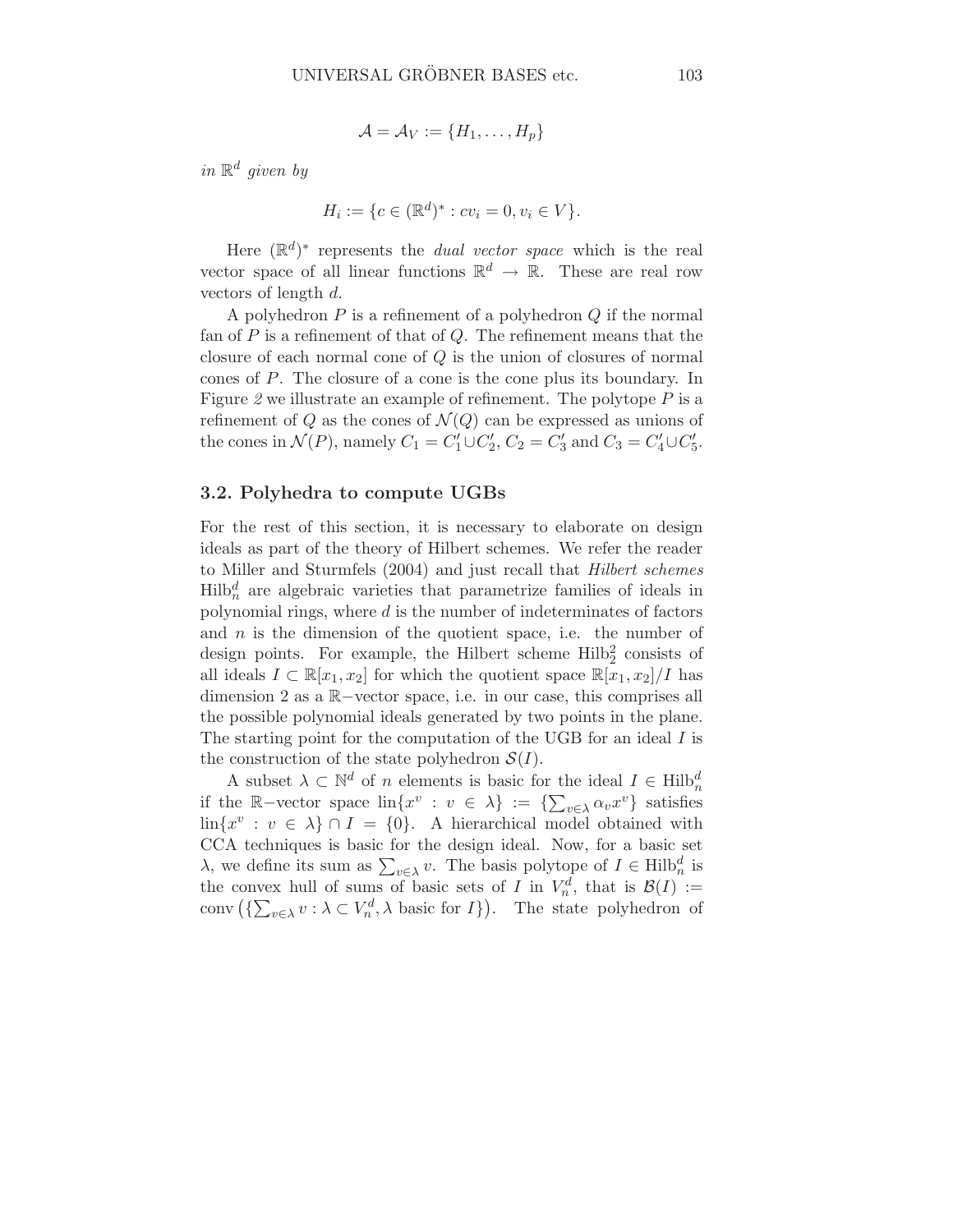$I \in Hilb_n^d$  is given by  $\mathcal{S}(I) := \mathcal{B}(I) + \mathbb{R}^d_+$ . This last sum is interpreted as a Minkowski sum, and  $\mathbb{R}^d_+ \subset \mathbb{R}^d$  is the positive orthant.

The vectors  $w \in \mathbb{Z}_{\geq 0}^d \subset \mathbb{R}_+^d$  are used to order terms by the product  $w \cdot \alpha$ , for example we order the terms  $x_1^2 x_2$ ,  $x_2^3$ ,  $x_1 x_2$  as  $x_1^2 x_2 \succ x_1 x_2 \succ x_2^3$  with  $w = \binom{3}{1}$  $_1^3$ , but as  $x_2^3 \succ x_1^2 x_2 \succ x_1 x_2$  with  $w' = \binom{2}{3}$  $_{3}^{2}$ .

We construct the normal fan of  $\mathcal{S}(I)$ . Let  $C_h$  be the normal cone corresponding to the vertex h of  $\mathcal{S}(I)$ . We have that  $\bigcup_h C_h = \mathbb{R}^d_+$ . Now, for every vertex h, Gröbner theory states that the vectors  $\{w:$  $w \in \mathbb{Z}_{>0}^d, w \in C_h$  will give the same RGB. In this sense, every cone  $C_h$  creates an equivalence class of ordering vectors. For this reason, we need only one w for every cone, and let  $\mathcal{G}_w$  be the RGB obtained with the ordering vector  $w$ . We compute the UGB by

$$
\mathcal{U}(I) := \bigcup_{w} \mathcal{G}_w.
$$
\n<sup>(4)</sup>

Example 3.4. (cont. of Example 2.10) The state polyhedron for the design ideal *I* is given by  $\mathcal{S}(I) = conv\left(\left\{\binom{2}{4}, \binom{4}{2}\right\}$  $\{2\}$ } +  $\mathbb{R}^2_+$ . We obtain the sum  $\binom{2}{4}$  $_{4}^{2}$  as follows: the log of the model  $\{1, x_1, x_2, x_1x_2, x_2^2\}$ gives the staircase  $\left\{ \binom{0}{0}, \binom{1}{0} \right\}$  $\binom{1}{0}$ ,  $\binom{0}{1}$  $\binom{0}{1}, \binom{1}{1}$  $\binom{1}{1}, \binom{0}{2}$  $\begin{bmatrix} 0 \\ 2 \end{bmatrix}$ , then the coordinate-wise sum gives  $\binom{2}{4}$  $_{4}^{2}$ ). We have that  $_{2}^{4}$  $_{2}^{4}$ ) corresponds to  $\{1, x_1, x_2, x_1x_2, x_1^{2}\}$ and we note that the model  $\{1, x_1, x_2, x_1^2, x_2^2\}$  corresponds to the sum  $\binom{3}{2}$  $3$ , which is an interior point of  $\mathcal{S}(I)$ . In Figure 3 we illustrate  $\mathcal{S}(I)$ and its normal fan composed of the cones  $C_1$  and  $C_2$ . Now, we select an integer vector in the interior of  $C_1$ , e.g.  $w_1 = \begin{pmatrix} 2 \\ 1 \end{pmatrix}$  $\binom{2}{1}$  and obtain  $\mathcal{G}_{w_1}$ which is the same RGB as in Example 2.10. We compute the UGB by repeating the computation with a vector  $w_2$  in  $C_2$  and uniting the two RGBs as  $\mathcal{U}(I) = \mathcal{G}_{w_1} \cup \mathcal{G}_{w_2}$ .

By using the state polyhedron  $\mathcal{S}(I)$  we can obtain the adequate ordering vectors  $w$ , one for every normal cone, and then compute the UGB using Equation (4). Up to this point, we have solved the initial problem of selecting the right term orders to compute the UGB. However, we need to compute  $\mathcal{S}(I)$  for every  $\mathcal{D}$ . This is a disadvantage because the method has to deal with each specific case in a different way. Another disadvantage of this approach is the inherent complexity of the construction of  $\mathcal{S}(I)$ .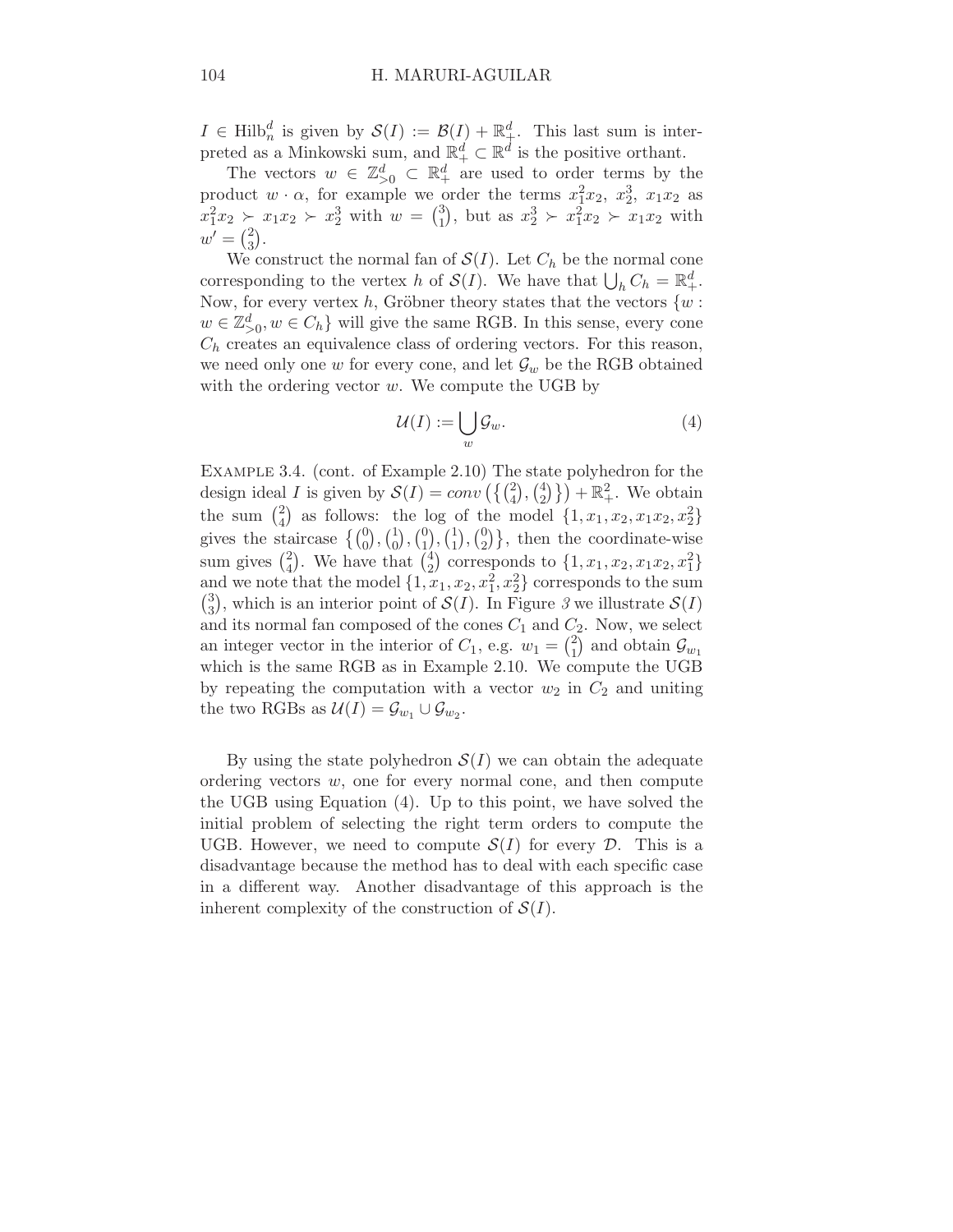

Figure 3: Picture of  $\mathcal{S}(I)$  and the cones in  $\mathcal{N}(\mathcal{S}(I))$ .

For certain types of designs this disadvantage can be partly overcome. Onn and Sturmfels (1999) prove that if a design has a generic configuration (roughly a design whose points are at random), then  $S(I)$  equals the corner cut polyhedron. They also prove that the list of models is enumerable in polytime for a generic design. They give a determinant-based formula to retrieve a model corresponding to a vertex of  $\mathcal{S}(I)$  for any vertex. For a random design, Caboara *et al.* (1997) show that all models in  $\binom{\mathbb{N}^d}{n}$  $\binom{a}{n}_{stair}$  are identifiable.

In the next section we introduce the Hilbert zonotope, which overcomes the inherent difficulties of the state polyhedron.

## 4. Hilbert zonotope

We are now arriving at the main point of this paper in which the Hilbert zonotope is the central feature. We follow the definition in Onn and Sturmfels (1999) and Babson et al. (2003). We construct the zonotope and then list some of its main features.

DEFINITION 4.1. The symmetrization of a finite set  $A \subset \mathbb{Z}^d$  is

$$
sym(A) := \{a - b : a \in A, b \in A \setminus a\}
$$
 (5)

The following properties of  $sym(A)$  can be easily demonstrated: i) sym(A) is centrally symmetric, that is, if  $a \in sym(A)$  then  $-a \in$ sym(A), and  $ii)$  0  $\notin$  sym(A).

DEFINITION 4.2. The primitive elements of a set  $A \subset \mathbb{Z}^d \setminus \{0\}$  are all the elements of A that are not non-negative integer multiples of another element of A. We call this set  $prim(A)$ .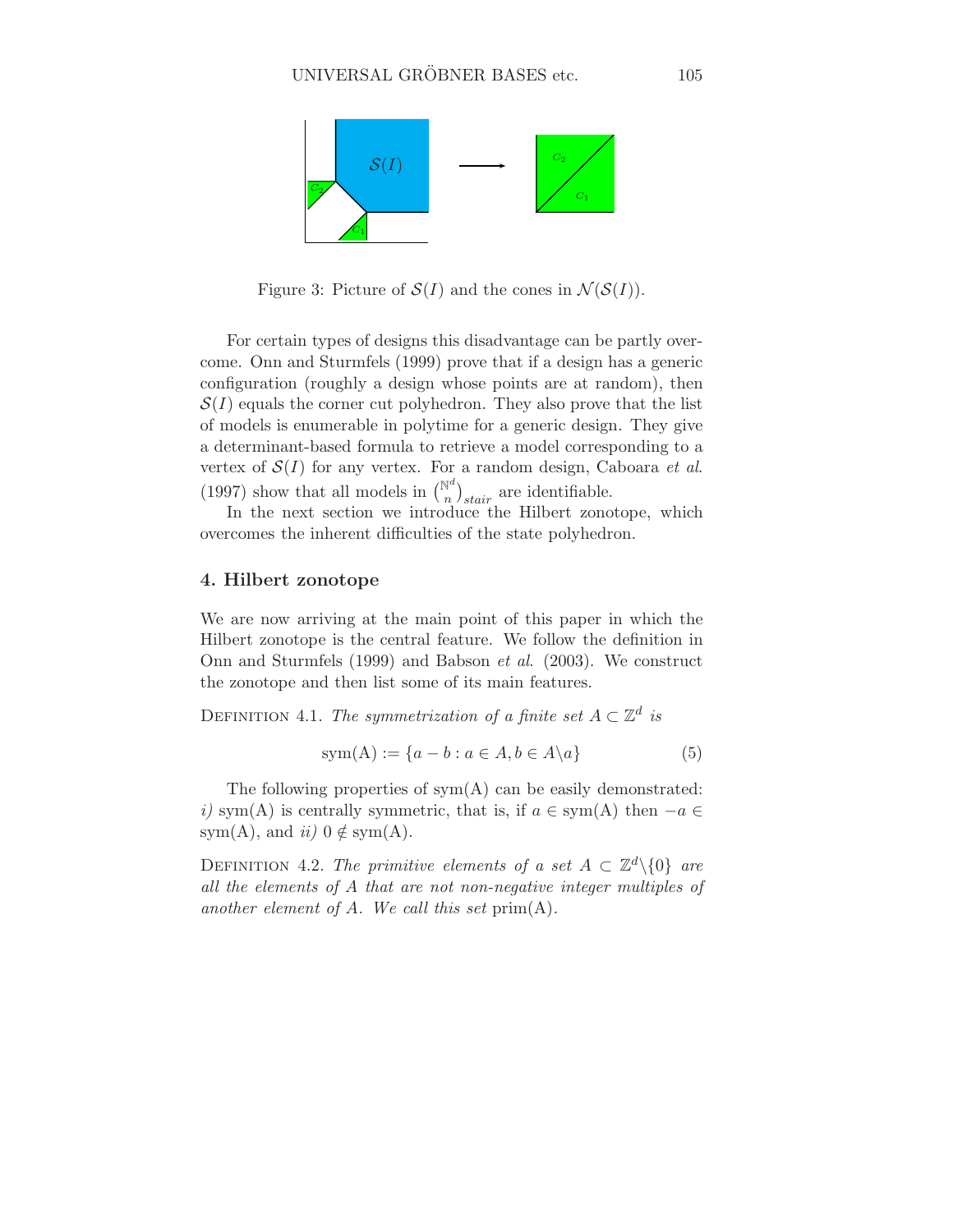

Figure 4: Symmetrization of  $V_5^2$  (left), and  $D_5^2$  (right).

DEFINITION 4.3. For  $n > 1$  let  $D_n^d$  be the set of primitive vectors of the symmetrization of  $V_n^d$ , that is  $D_n^d := \text{prim}(\text{sym}(V_n^d))$ . For  $n = 1$ let  $D_1^d := \pm \{e_1, \ldots, e_d\}$ , where  $e_i$  is the i–th unit vector.

EXAMPLE 4.4. Figure 4 gives the symmetrization of  $V_5^2$  and its primitives  $D_5^2$ .

When we compute the primitives of  $sym(V_n^d)$ , it is sufficient to consider only those elements of  $sym(V_n^d)$  where the greatest common divisor of its non-zero components is one. The set  $D_n^d$  contains vectors pointing in all directions of  $V_n^d$ . It has no zero vector and has only one vector for each of the directions from the zero to a point in sym $(V_n^d)$ . This is at the core of the definition of the Hilbert zonotope.

DEFINITION 4.5. *The Hilbert zonotope*  $\mathcal{H}_n^d$  *is the following Min- kowski* sum:

$$
\mathcal{H}_n^d := \sum_{v \in D_n^d} [0, 1] \cdot v \subset \mathbb{R}^d \tag{6}
$$

Clearly,  $\mathcal{H}_n^d$  is a zonotope. The Hilbert zonotope is a complicated figure with many facets and vertices, even for small values of  $d, n$  (see for example, Table 1 in the Appendix). Next we give two examples and two propositions. Proposition 4.8 gives a recurrence relation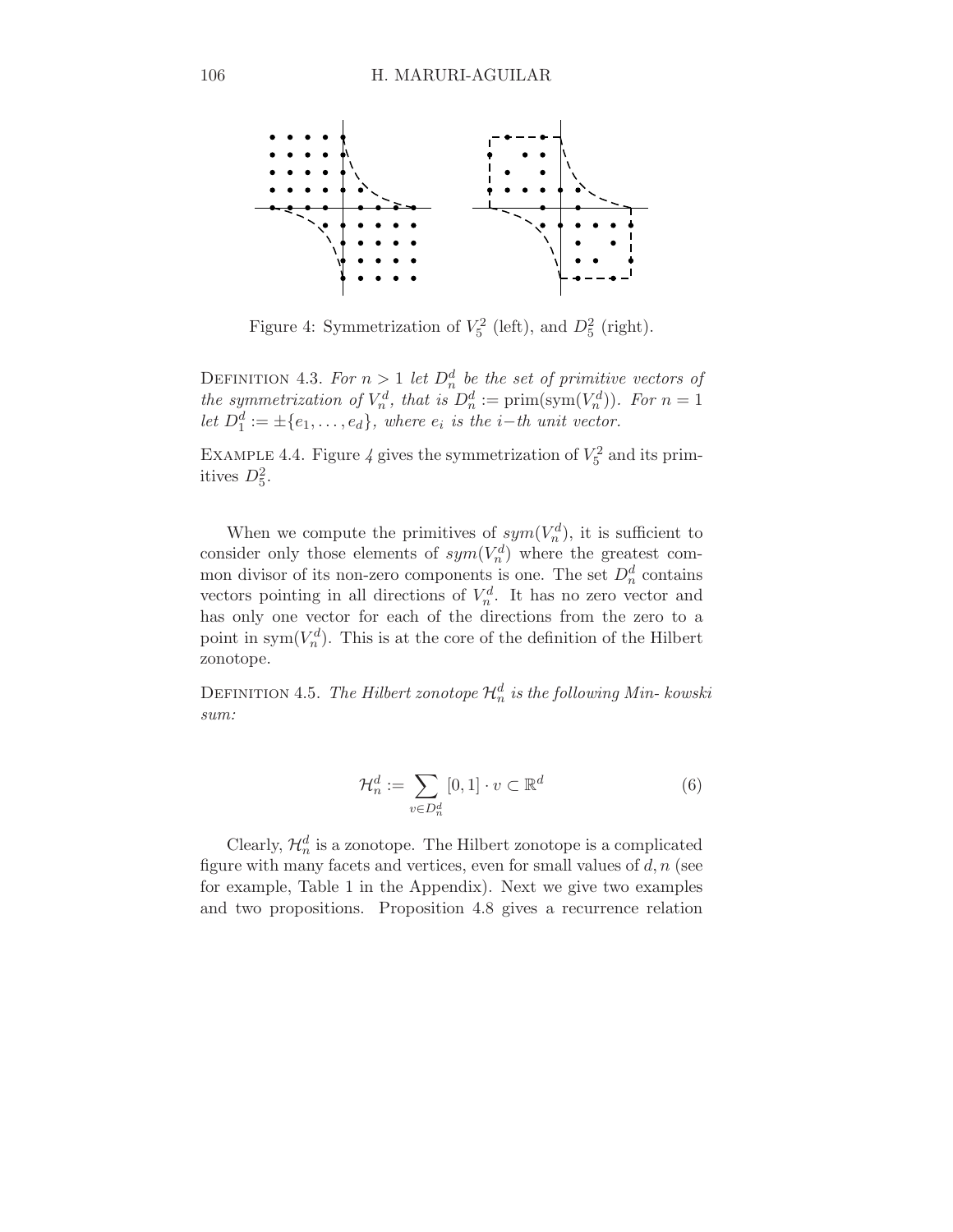between Hilbert zonotopes, and Proposition 4.9 gives a refinement relation between Hilbert zonotopes.

EXAMPLE 4.6. For  $n = 1$ ,  $\mathcal{H}_1^d$  is the d-cube  $[-1, 1]^d$ .

EXAMPLE 4.7. The vertices of  $\mathcal{H}_5^2$  are given by

$$
\mathcal{H}_5^2 = \pm \left\{ \begin{pmatrix} -27 \\ 23 \end{pmatrix}, \begin{pmatrix} -27 \\ 25 \end{pmatrix}, \begin{pmatrix} -25 \\ 27 \end{pmatrix}, \begin{pmatrix} -23 \\ 27 \end{pmatrix}, \begin{pmatrix} -15 \\ 25 \end{pmatrix}, \begin{pmatrix} -9 \\ 23 \end{pmatrix}, \begin{pmatrix} -5 \\ 21 \end{pmatrix}, \begin{pmatrix} 1 \\ 17 \end{pmatrix}, \begin{pmatrix} 9 \\ 11 \end{pmatrix}, \begin{pmatrix} 11 \\ 9 \end{pmatrix}, \begin{pmatrix} 11 \\ 1 \end{pmatrix}, \begin{pmatrix} 21 \\ -5 \end{pmatrix}, \begin{pmatrix} 23 \\ -9 \end{pmatrix}, \begin{pmatrix} 25 \\ -15 \end{pmatrix} \right\}
$$

On the left side of Figure 5 we present  $\mathcal{H}_5^2$ , which is a 28-gon.

PROPOSITION 4.8. The Hilbert zonotope satisfies the following property:  $\mathcal{H}_n^d \subset \mathcal{H}_{n'}^d$  for  $n < n'.$ 

*Proof.* For a fixed d, if  $n < n'$  we have that  $V_n^d \subset V_{n'}^d$ , and thus  $sym(V_n^d) \subset sym(V_{n'}^d)$ , and  $D_n^d = prim(sym(V_n^d)) \subset prim(sym(V_{n'}^d))$  $=D_{n'}^d$ , that is

$$
D_{n'}^d = D_n^d \bigcup (D_{n'}^d \backslash D_n^d). \tag{7}
$$

Note that  $D_{n'}^d \backslash D_n^d$  is a non-empty set. Now we construct the zonotope  $\mathcal{H}_{n'}^d$  by Minkowski-summing over  $v \in D_{n'}^d$ ,

$$
\mathcal{H}^d_{n'} = \sum_{D^d_n} \left[0,1\right] \cdot v + \sum_{D^d_{n'} \backslash D^d_n} \left[0,1\right] \cdot v = \mathcal{H}^d_n + \sum_{D^d_{n'} \backslash D^d_n} \left[0,1\right] \cdot v \supset \mathcal{H}^d_n,
$$

which completes the proof.

 $\Box$ 

PROPOSITION 4.9. The Hilbert zonotope  $\mathcal{H}^d_{n'}$  is a refinement of  $\mathcal{H}^d_{n}$ for  $n < n'$ .

*Proof.* We construct the normal fan of  $\mathcal{H}_{n'}^d$  using Theorem 3.3 and Equation (7) from Proposition 4.8. The normal fan is then comprised of two groups of hyperplanes. The first group is those hyperplanes corresponding to  $\mathcal{N}(\mathcal{H}_n^d)$  (i.e. those hyperplanes orthogonal to  $v \in$  $D_n^d$ ); while the second group comprises the hyperplanes orthogonal to the vectors  $v \in D_{n'}^d \backslash D_n^d$ . As the set  $D_{n'}^d \backslash D_n^d$  is nonempty, the second group of hyperplanes creates the refinement relation. $\Box$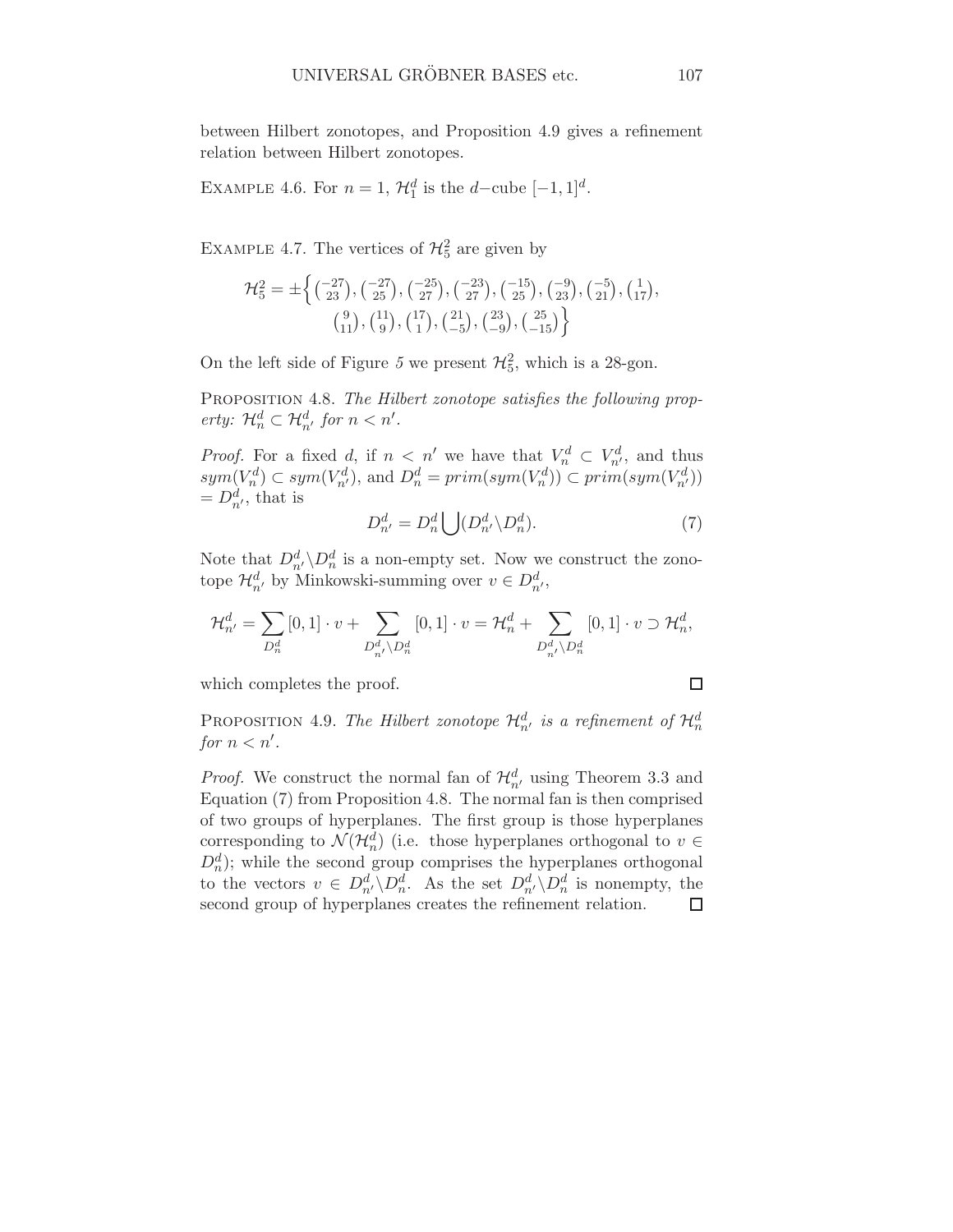

Figure 5: Picture of  $\mathcal{H}_5^2$  with its normal cones (above), and the normal fan  $\mathcal{N}(\mathcal{H}_5^2)$  (below).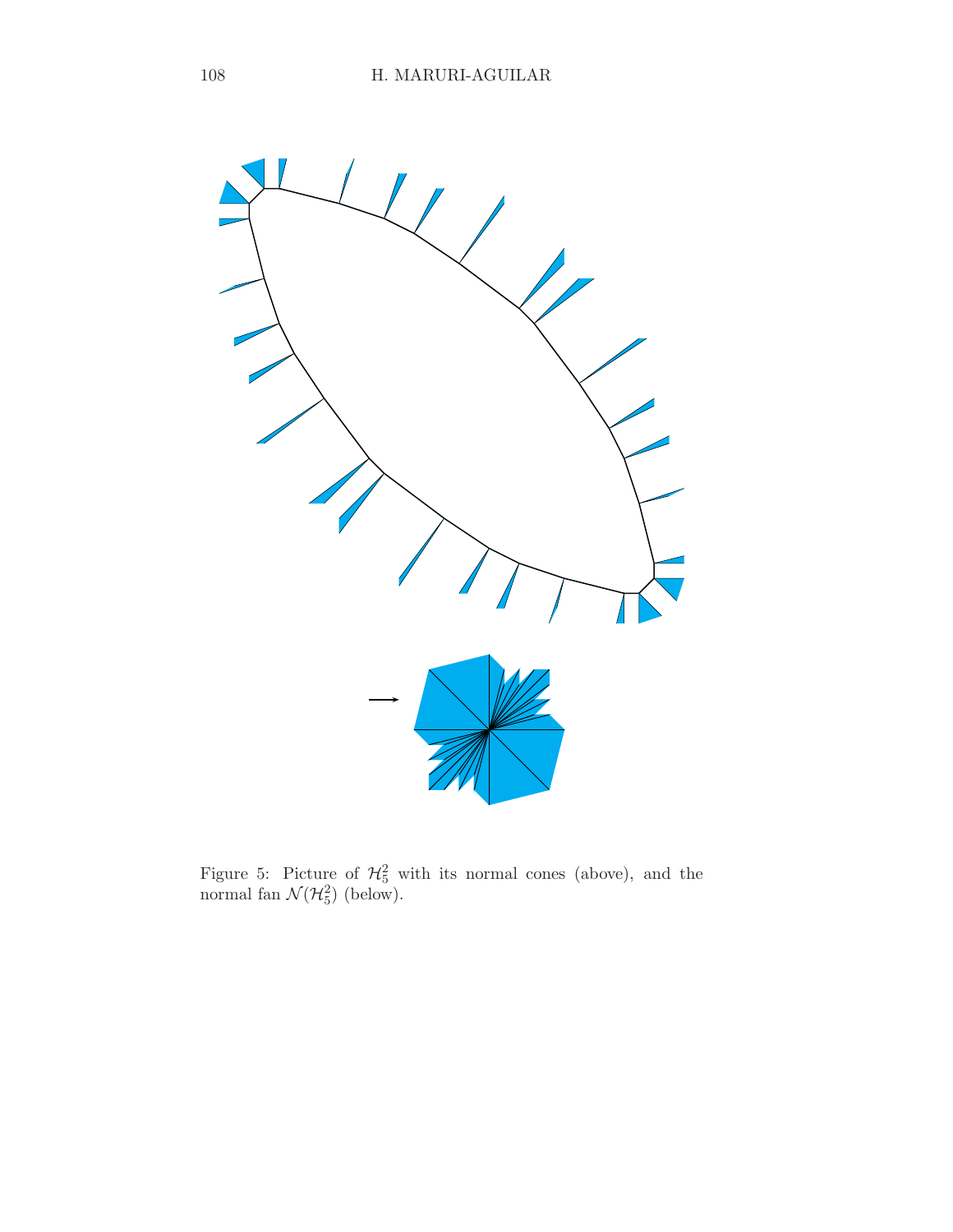

Figure 6: Picture of  $\mathcal{H}_2^2$  with its normal fan (left). In the right side of the figure, for every cone  $C_i$  we select the ordering vector  $w_i$  (pointed in black). We added the vectors that generate  $C_i$ .

## 4.1. The Hilbert zonotope and UGB

In this subsection we illustrate the use of the zonotope to compute universal Gröbner bases. First we recall the important result about the universality of the zonotope.

THEOREM 4.10. (Babson et al., 2003) The Hilbert zonotope  $\mathcal{H}^d_n$  is a refinement of both the basis polytope  $\mathcal{B}(I)$  and the state polyhedron  $\mathcal{S}(I)$  of every member of the Hilbert scheme  $\mathrm{Hilb}_n^d$ .

The previous theorem is used to construct an efficient set of ordering vectors, which is next described. For every vertex h of  $\mathcal{H}_n^d$  we construct the corresponding normal cone  $C_h$ . Now let  $w(h) \in \mathbb{Z}_{\neq 0}^d$ be the vector in the interior of the cone  $C_h$  with minimum norm with respect to the standard Euclidean distance. There is a unique  $w(h)$  for every vertex h. Let  $W_n^d$  be the set of all vectors  $w(h)$ , that is  $W_n^d := \{w(h) : h \text{ vertex of } \mathcal{H}_n^d\}.$  We are interested only in those elements of  $W_n^d$  which are positive. Let  $W_{n+}^d \subset W_n^d$  be the subset of vectors  $w(h)$  in the first orthant. This set of positive vectors  $W_{n+}^d$ defines a *universal set of term orders* for  $\text{Hilb}_n^d$ , which can be computed once and for all, and is independent of the configuration of D. The set  $W_{n+}^d$  was proposed by Babson *et al.* as part of their polynomial time algorithm to compute UGB and the fan of a design.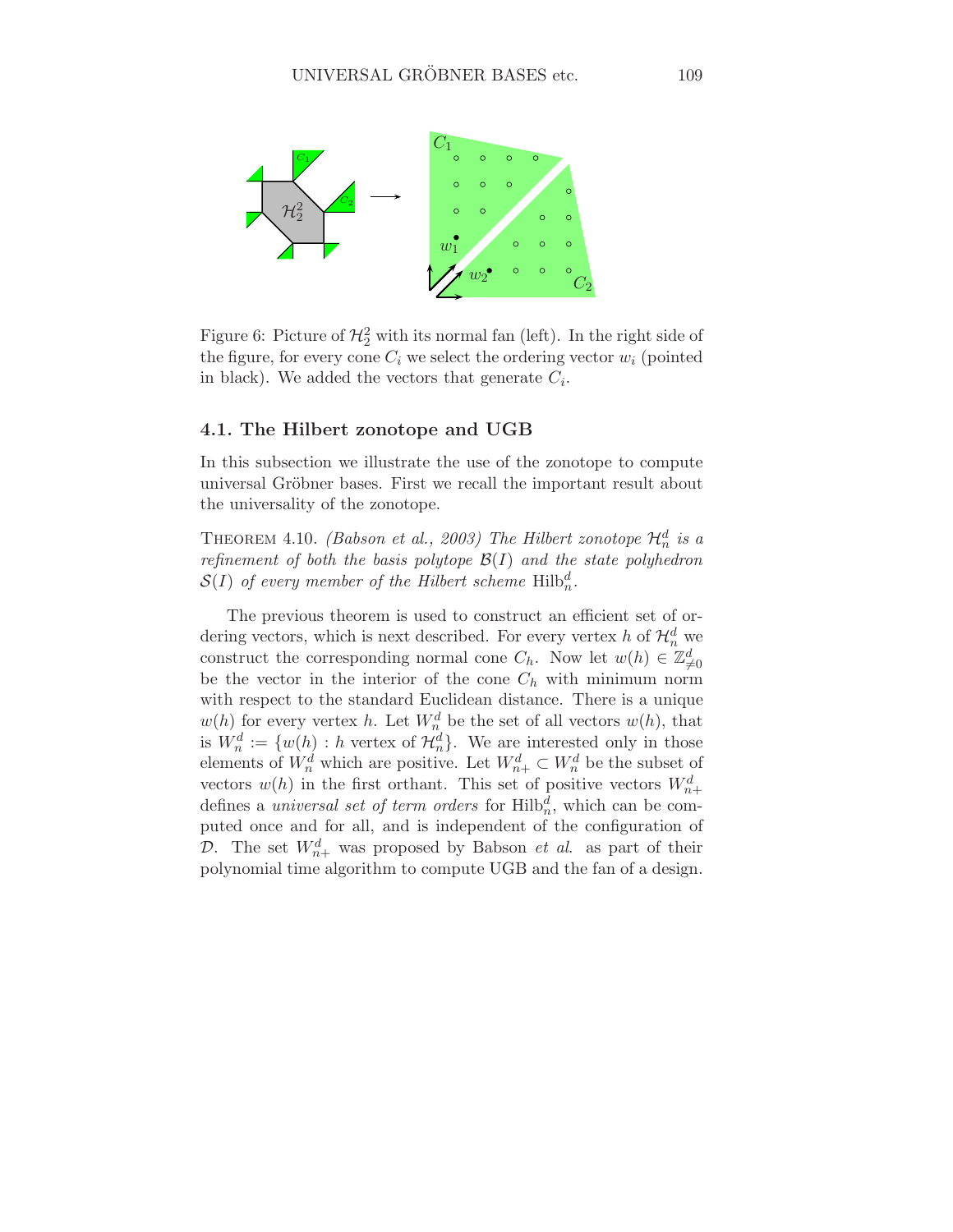EXAMPLE 4.11. Consider  $\mathcal{H}_2^2$ . Of all the six cones of its normal fan, we only consider the cones which lie in the positive orthant, which are labelled  $C_1$  and  $C_2$  in Figure 6. The cone  $C_1$  is generated as the positive hull of  $\left\{ \binom{0}{1}, \binom{1}{1} \right\}$  $\{(\begin{matrix}1\\0\end{matrix}), (\begin{matrix}1\\1\end{matrix})\}$ , while  $C_2$  is generated by  $\{(\begin{matrix}1\\0\end{matrix}), (\begin{matrix}1\\1\end{matrix})\}$  $\begin{bmatrix} 1 \\ 1 \end{bmatrix}$ . For  $C_1$  we have  $w(1) = \binom{0}{1}$  $\binom{0}{1} + \binom{1}{1}$  $\binom{1}{1} = \binom{1}{2}$  $\binom{1}{2}$  and thus  $W_{2+}^2 = \left\{ \binom{1}{2}, \binom{2}{1} \right\}$  $_{1}^{2})\}.$ 

EXAMPLE 4.12. For the values  $n = 5, d = 2$ , we have that  $W_{5+}^2$  is

$$
\left\{ {1 \choose 5}, {2 \choose 7}, {2 \choose 5}, {3 \choose 5}, {5 \choose 7}, {4 \choose 5}, {5 \choose 4}, {7 \choose 5}, {5 \choose 3}, {5 \choose 2}, {7 \choose 2}, {5 \choose 1} \right\}.
$$

In the right side of Figure 5 we illustrate the complete normal fan  $\mathcal{N}(\mathcal{H}_5^2)$ . We compare the refinement given by the normal fan of  $\mathcal{H}_5^2$ in Figure 5 (with 12 cones in the first orthant) against the normal fan of  $\mathcal{S}(I)$  in Figure 3 (with only two cones in the first orthant).

## 5. Main theorem

Theorem 5.1 gives a fast method to compute the first orthant of  $\mathcal{N}(\mathcal{H}_n^2)$ . The construction of Theorem 5.1 is intuitively more appealing and easier than the usual construction of  $\mathcal{N}(\mathcal{H}_n^d)$ . Unfortunately, it cannot be extended to  $d \geq 3$  as we shall see in the next section.

THEOREM 5.1. The cones in the first orthant of  $\mathcal{N}(\mathcal{H}^2_n)$  are generated by the set prim  $([0, n-1]^2 \setminus \{ \begin{pmatrix} 0 \\ 0 \end{pmatrix} \}$ , where  $[a, b] = \{c \in \mathbb{Z}, a \le c \le b\}.$ 

*Proof.* Using Definition 4.3, we have  $D_n^2 = prim(\pm([-n+1,-1] \times$  $(1, n-1])$ )  $\bigcup (\pm prim(V_n^d))$ . We must keep in mind that  $D_n^2$  is the set of summands in the definition of  $\mathcal{H}_n^2$ . Next we shall apply Theorem 3.3 to generate all the hyperplanes of the fan. For every vector  $\binom{a}{b} \in prim(\pm([-n+1,-1]\times[1,n-1]))$ , the corresponding orthogonal by  $\subset P^{n}$   $m(\pm(1, n+1, 1) \wedge [1, n-1]),$  the corresponding orthogonal hyperplane will be generated by  $\binom{-b}{a} \in prim(\pm([1, n-1]^2)).$  This last vector is orthogonal to  $\binom{a}{b}$  $\alpha_b^a$ ). We now have that the horizontal and vertical axes are obtained by  $\pm e_i \in \pm prim(V_n^d)$ . As we are only concerned with the first orthant, we have that the fan is generated by  $prim([1, n-1]^2) \bigcup \{e_i\} = prim([0, n-1]^2 \setminus \{0\}\)$ . The cardinality of  $[0, n-1]^2 \setminus \{ \begin{pmatrix} 0 \\ 0 \end{pmatrix} \}$  complies with the bound  $O(n^2)$ . Now, to obtain the primitives we just need to screen out the non-primitive elements and we can achieve all this with  $O(n^2)$  operations.  $\Box$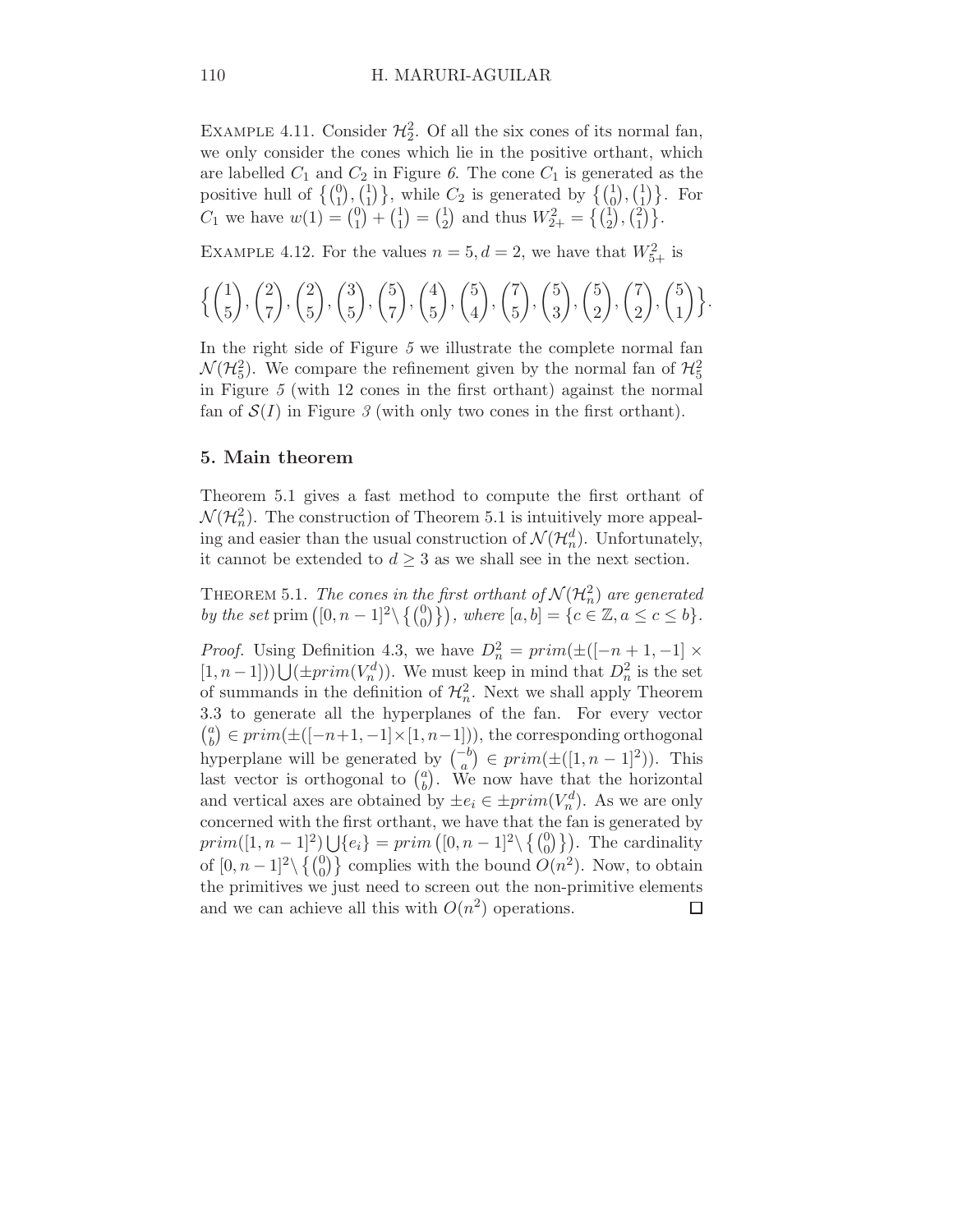

Figure 7: Cones of  $\mathcal{N}(\mathcal{H}_5^2)$ .

Now we give two examples, the first shows the use of Theorem 5.1 to obtain the ordering vectors, and the second the use of the vectors to obtain the algebraic fan of an experiment.

EXAMPLE 5.2. For  $n = 5$ , we have that the cones in the first orthant are generated by the set prim  $([0, 4]^2 \setminus \{ \begin{pmatrix} 0 \\ 0 \end{pmatrix} \}) =$ 

$$
\left\{ \begin{pmatrix} 0 \\ 1 \end{pmatrix}, \begin{pmatrix} 1 \\ 4 \end{pmatrix}, \begin{pmatrix} 1 \\ 3 \end{pmatrix}, \begin{pmatrix} 1 \\ 2 \end{pmatrix}, \begin{pmatrix} 2 \\ 3 \end{pmatrix}, \begin{pmatrix} 3 \\ 4 \end{pmatrix}, \begin{pmatrix} 1 \\ 1 \end{pmatrix}, \begin{pmatrix} 3 \\ 2 \end{pmatrix}, \begin{pmatrix} 2 \\ 1 \end{pmatrix}, \begin{pmatrix} 3 \\ 1 \end{pmatrix}, \begin{pmatrix} 4 \\ 1 \end{pmatrix}, \begin{pmatrix} 1 \\ 0 \end{pmatrix} \right\}.
$$

We now explain the generation of the set of ordering vectors  $W_{5+}^2$ . We start with the first cone in clockwise direction. For this cone, the generating vectors are  $\binom{0}{1}$  $\binom{0}{1}$  and  $\binom{1}{4}$  $_{4}^{1}$ , and the corresponding vector in the interior of the cone is  $\binom{0}{1}$  $\binom{0}{1} + \binom{1}{4}$  $\binom{1}{4} = \binom{1}{5}$  $\frac{1}{2}$ . We proceed similarly with the rest of the cones and we obtain  $W_{5+}^2$  as in Example 4.12.

EXAMPLE 5.3. Consider the experiment  $\mathcal{D} = \left\{ \begin{pmatrix} -1 \\ -1 \end{pmatrix}, \begin{pmatrix} -1 \\ 1 \end{pmatrix}, \begin{pmatrix} 1 \\ -1 \end{pmatrix}, \begin{pmatrix} 1 \\ -1 \end{pmatrix}, \begin{pmatrix} 1 \\ -1 \end{pmatrix}, \begin{pmatrix} 1 \\ -1 \end{pmatrix}, \begin{pmatrix} 1 \\ -1 \end{pmatrix}, \begin{pmatrix} 1 \\ -1 \end{pmatrix}, \begin{pmatrix} 1 \\ -1 \end{pmatrix}, \begin{pmatrix} 1 \\ -1 \end{pmatrix}, \begin$  $\binom{1}{-1}, \binom{1}{1}$  $_{1}^{1}),$  $\binom{0}{0}$ , which is a factorial design with a central point. We now use the  $\binom{0}{0}$ , which is a factorial design with a central point. We now use the ordering vectors  $W_{5+}^2$  to compute UGB and obtain the algebraic fan. For this case the algebraic fan has the models  $\{1, x_1, x_2, x_1x_2, x_1^2\}$ and  $\{1, x_1, x_2, x_1x_2, x_2^2\}$  and coincides with the statistical fan, which can be proved easily.

In the next proposition we identify commonly used term orderings within the structure of  $\mathcal{N}(\mathcal{H}_n^2)$ . We omit the proof.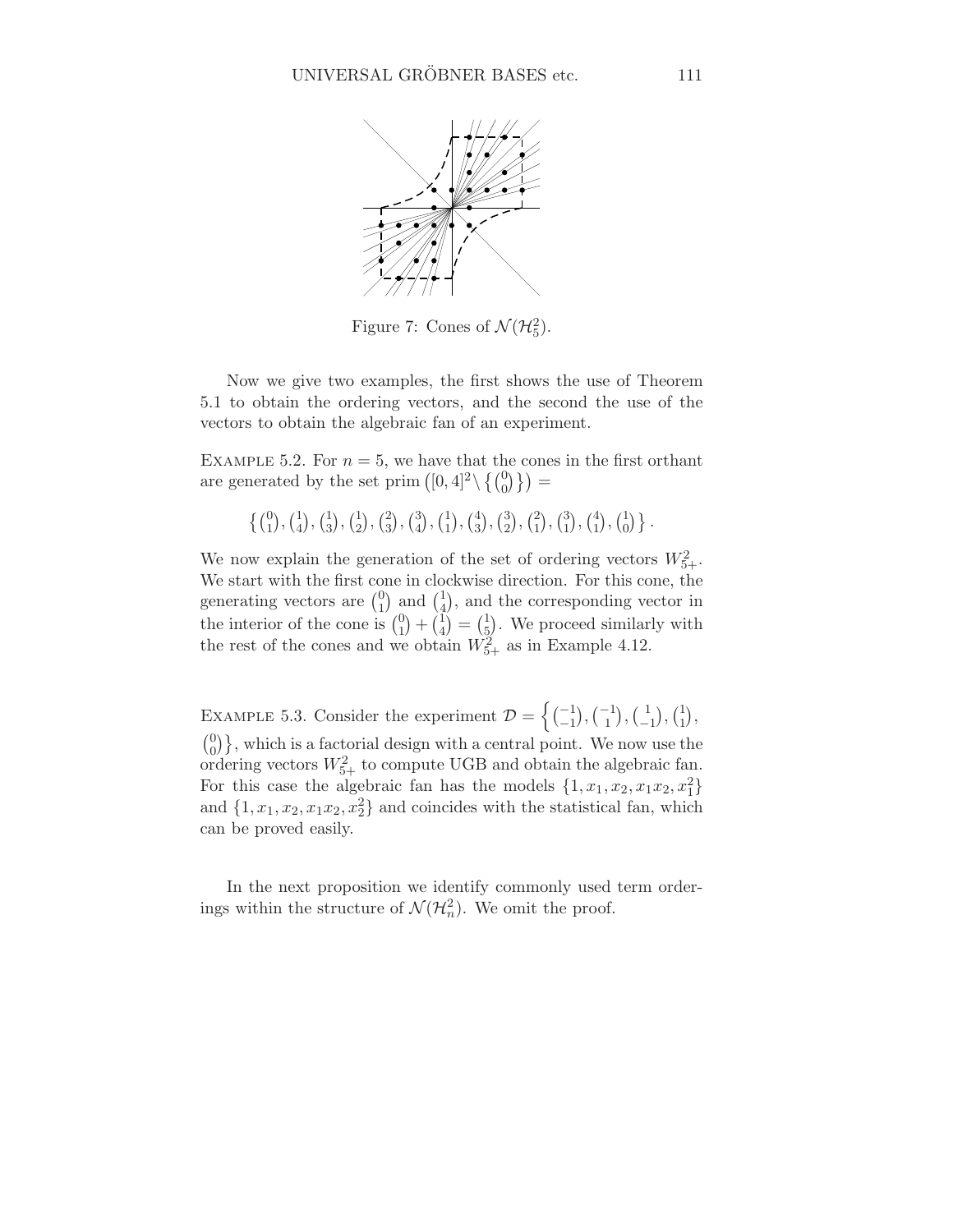PROPOSITION 5.4. *i*)For  $n > 1$ , the set  $W_{n+}^2$  includes the vectors  $\binom{1}{n}$  $\binom{1}{n}$ ,  $\binom{n}{1}$  $\binom{n}{1}, \binom{n-1}{n}$  $\binom{n}{n}$  and  $\binom{n}{n-1}$  $\binom{n}{n-1}$ .

ii) If we order the set  $V_n^2$  using the vectors defined in i), we have the following equivalence:  $\binom{1}{n}$  $\binom{1}{n}$  corresponds to a Lex ordering in which  $x_1 \prec x_2; \binom{n}{1}$  $\binom{n}{1}$  to Lex  $x_1 \succ x_2$ ;  $\binom{n-1}{n}$  $\binom{-1}{n}$  to DegLex  $x_1 \prec x_2$  and  $\binom{n}{n-1}$  $\binom{n}{n-1}$  to DegLex  $x_1 \succ x_2$ .

# 6. Discussion

We presented Theorem 5.1, which gives the desired ordering vectors without having to actually compute the Hilbert zonotope and thus saving computational effort. The former methodology of Babson et al. (2003) constructs the vectors in  $O(n^{2(d-1)}(\log n))^{2(d-1)^2})$  time, which for the case  $d = 2$  is  $O(n^2(\log n)^2)$ , while our proposal in Theorem 5.1 is of order  $O(n^2)$ .

Our result for the bidimensional Hilbert zonotope can be easily explained in a graphical manner, as follows. The cones of  $\mathcal{N}(\mathcal{H}^2_n)$ are generated by rotating  $D_n^2$  by 90 degrees. In particular, the first orthant of  $\mathcal{N}(\mathcal{H}_n^2)$  is generated by vectors stemming from the origin and pointing towards all possible the directions of the square grid  $[0, n-1]^2$ . See next example and Figure 10 in Appendix 7.3 for a graphical depiction of this idea.

EXAMPLE 6.1. Consider the values  $d = 2, n = 5$ . The set  $D_5^2$  is depicted in Figure 4. We generate the cones in  $\mathcal{N}(\mathcal{H}_n^2)$  by rotating  $D_5^2$ , which we illustrate in Figure 7.

However, there is no immediate generalization for higher dimensions, and Theorem 5.1 and the graphical explanation will be valid only for  $d = 2$ .

EXAMPLE 6.2. Consider the case  $d = 3$ ,  $n = 3$ . A vector that generates a cone in the first orthant is  $v = (1, 2, 4)^T$ , but we have that  $v \notin prim([0, 2]^3 \setminus \{(0, 0, 0)^T\}).$ 

#### 6.1. Future work

Our problem is one of representation change for polytopes. Polytopes have two representations: first as a set of vertices and secondly as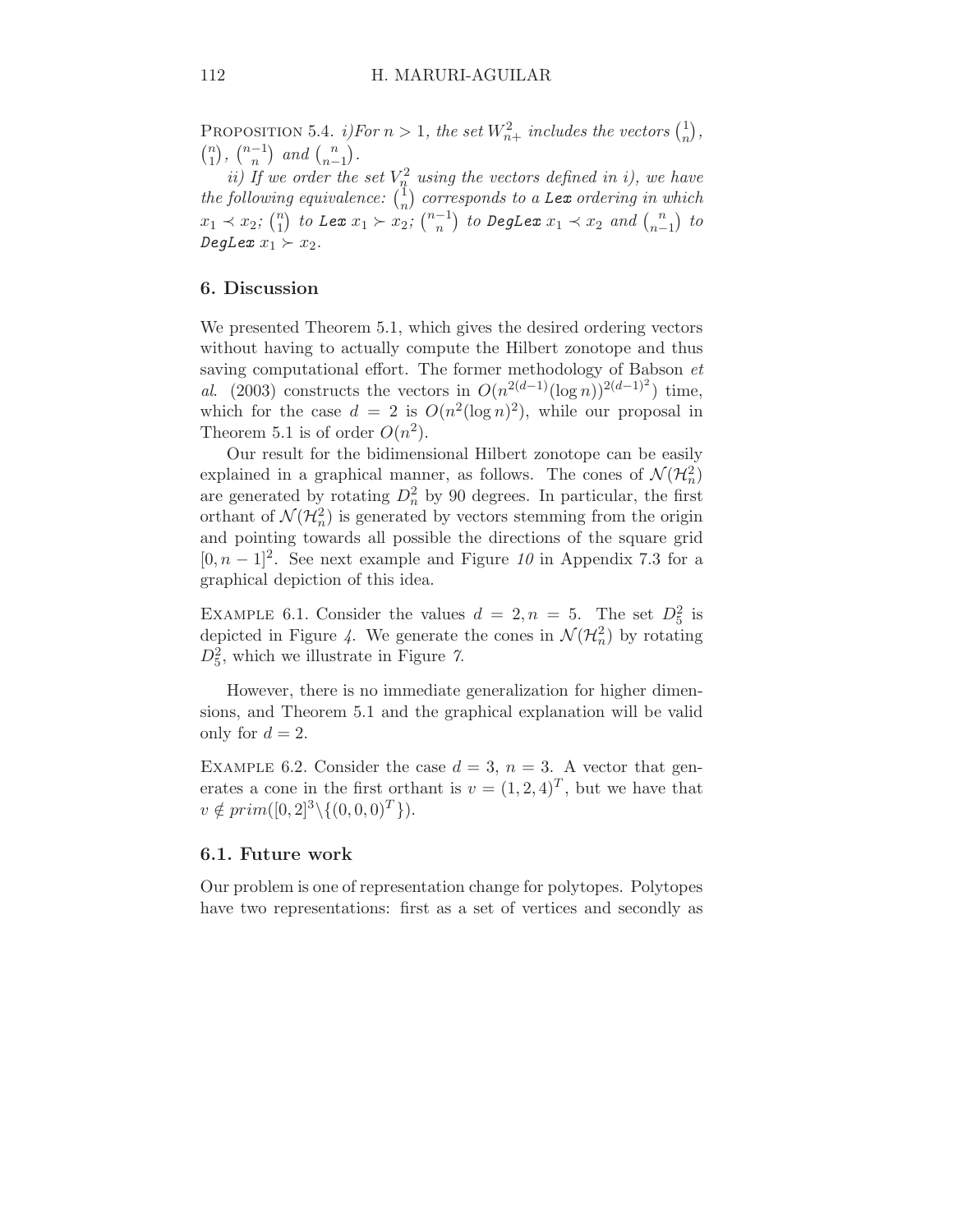sets of inequalities. Being a zonotope,  $\mathcal{H}_n^d$  has a third representation: as a Minkowski sum. While computing the normal fan of  $\mathcal{H}_n^d$ , we are changing from the third representation to the second. We are interested in the normal fan of  $\mathcal{H}_n^d$ , and more precisely, in the generating vectors for its normal cones. These generating vectors are precisely the orthogonal vectors to the hyperplanes of the second representation. A difficulty is the complexity of the computation, as the next example shows.

EXAMPLE 6.3. Consider  $D_3^3 = \pm \{ (0, 0, 1)^T, (0, 1, 0)^T, (1, 0, 0)^T, (0, 1,$  $(-1)^{T}$ ,  $(1, 0, -1)^{T}$ ,  $(1, -1, 0)^{T}$ ,  $(0, 1, -2)^{T}$ ,  $(1, 0, -2)^{T}$ ,  $(1, -2, 0)^{T}$ ,  $(0,$  $(2, -1)^T$ ,  $(2, 0, -1)^T$ ,  $(2, -1, 0)^T$ . Now, to compute the generating vectors of the fan, a rough approach is as follows: i) call the desired set of generators  $F$  and initialize it to the empty set, ii) take a set of 3 linearly independent vectors of  $D_3^3$  and construct a  $3 \times 3$ matrix, iii) by gaussian elimination, we find the set of orthogonal integer vectors which belong to the set of generators of the normal fan of  $\mathcal{H}_3^3$ , call this set V, iv) update  $F = F \bigcup V$  and repeat from i) until all possible linearly independent sets of three vectors have been processed. For the present example, steps i) to iii) would be iterated using all  $\binom{24}{3}$  $\binom{24}{3}$  = 2024 sets of three vectors to construct the final set F of 50 generating vectors for  $\mathcal{N}(\mathcal{H}_3^3)$ . This proposal is of order  $O(d^2 \cdot \binom{\#D_n^d}{d})$ , with the cardinality of  $D_n^d$  having the bound  $O(\#D_n^d) = O(n^2(\log n)^{2(d-1)})$  (Babson *et al.*, 2003).

# 7. Appendix

## 7.1. Cardinality of the set of staircases

The formulas for the cardinality of the set of staircases have a long story, stemming from Euler's work in integer partitions, see Hardy and Wright (1975). The formulas are called after MacMahon, who studied them in early 20th century. MacMahon's formulas are

$$
\sum_{n=0}^{\infty} \# \binom{\mathbb{N}^2}{n}_{\text{stair}} \cdot z^n = \prod_{k=1}^{\infty} \frac{1}{1 - z^k} = 1 + z + 2z^2 + 3z^3 + 5z^4 + 7z^5 + \dots
$$
\n(8)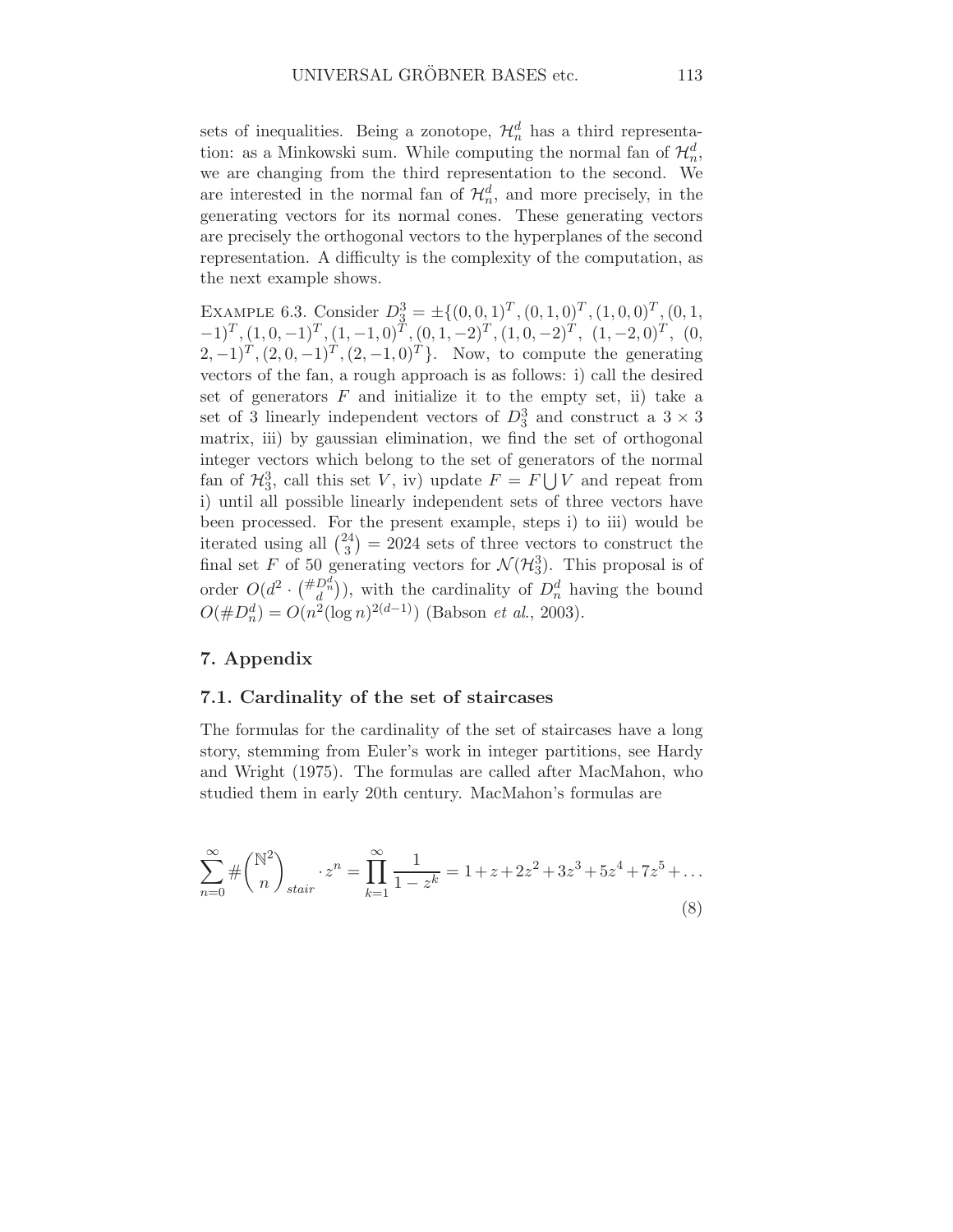$$
\sum_{n=0}^{\infty} \# \binom{\mathbb{N}^3}{n}_{stair} \cdot z^n = \prod_{k=1}^{\infty} \frac{1}{(1-z^k)^k} = 1 + z + 3z^2 + 6z^3 + 13z^4 + \dots
$$
\n(9)

Next we show an example using MacMahon's formulas. The number of staircases with four elements  $(n = 4)$  in two dimensions  $(d = 2)$  is 5, which is the coefficient of  $z^4$  in Equation 8. Finally, we see that we can express the number 4 as the following five integer partitions:  $4 = 3 + 1 = 2 + 2 = 2 + 1 + 1 = 1 + 1 + 1 + 1.$ 

# 7.2. Complexity of the Hilbert zonotope

Table 1 lists the number of vertices, number of facets and number of positive ordering vectors<sup>1</sup> for various values of d and n. The asymptotic order for the first two is discussed in Babson et al. (2003). The cardinality of  $W_{n+}^2$  is listed on the sequence A049696 (Sloane, 2004); and the following orders of magnitude are reported

$$
\#W_{n+}^2 = 6n^2/\pi^2 + O(n\log n),
$$

and the refinement

$$
\#W_{n+}^2 = 6n^2/\pi^2 + O(n(\log n)^{2/3}(\log \log n)^{4/3})
$$

(Sloane, 2004).

| n                                               |        |                | $\overline{2}$ | 3                           | 4              | 5                            | 6  |    | 8   | 9    | 10  | 11   | 12  |
|-------------------------------------------------|--------|----------------|----------------|-----------------------------|----------------|------------------------------|----|----|-----|------|-----|------|-----|
| $#$ of facets                                   |        | $\overline{4}$ | 6              | 10                          | 20             | 28                           | 48 | 56 | 84  | 100  | 128 | 144  | 192 |
| $\#W_{n+}^2$                                    |        |                | 2              | $\overline{4}$              | 8              | 12                           | 20 | 24 | 36  | 44   | 56  | 64   | 84  |
| Table 1. Values for $\mathcal{H}_n^2$ .         |        |                |                |                             |                |                              |    |    |     |      |     |      |     |
|                                                 |        |                |                |                             |                |                              |    |    |     |      |     |      |     |
|                                                 |        |                |                |                             |                |                              |    |    |     |      |     |      |     |
|                                                 | n      |                |                | $\mathcal{D}_{\mathcal{L}}$ | 3              |                              |    |    |     |      |     |      |     |
|                                                 |        | $#$ of facets  |                |                             |                | 6 14 50 458                  |    |    |     | 1022 |     | 4970 |     |
|                                                 |        |                |                |                             |                |                              |    |    |     |      |     |      |     |
|                                                 |        |                |                |                             |                | $\#$ of vertices 8 24 84 720 |    |    |     | 1500 |     | 7320 |     |
|                                                 |        |                |                |                             | $\overline{1}$ | 6                            | 24 |    | 192 | 456  |     | 1974 |     |
|                                                 | $#W^2$ |                |                |                             |                |                              |    |    |     |      |     |      |     |
| Table 1 (cont.). Values for $\mathcal{H}_n^3$ . |        |                |                |                             |                |                              |    |    |     |      |     |      |     |
|                                                 |        |                |                |                             |                |                              |    |    |     |      |     |      |     |

<sup>&</sup>lt;sup>1</sup>See Appendix 7.4 for examples of  $W_{n+}^d$ . We have computed tables with the vectors up to the following values  $(d, n)$ :  $(2, 57)$ ,  $(3, 6)$ ,  $(4, 2)$ , available from the author by request.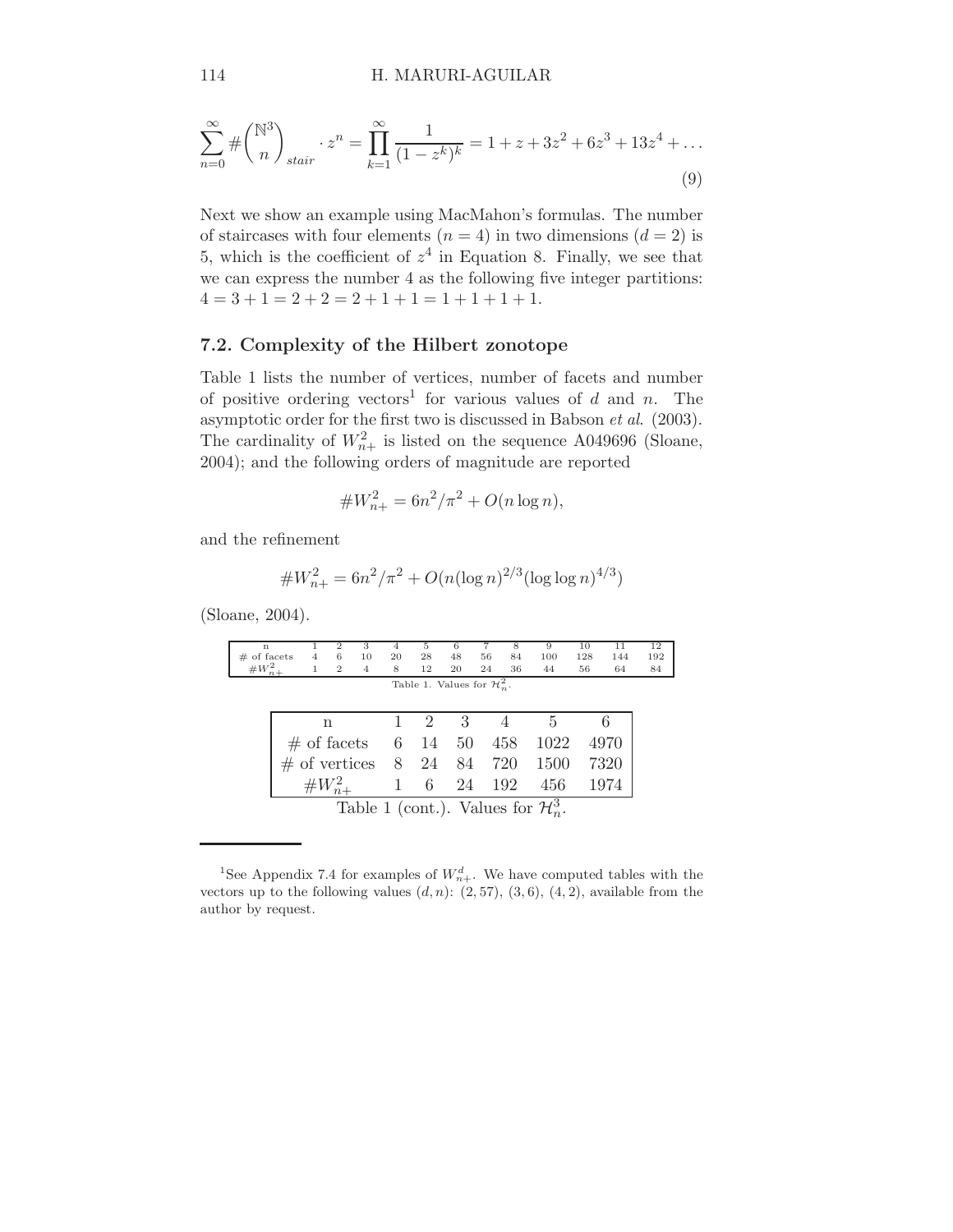| $#$ of facets                                   |    | 30  |  |
|-------------------------------------------------|----|-----|--|
| $#$ of vertices                                 | 16 | 120 |  |
|                                                 |    | 24  |  |
| Table 1 (cont.). Values for $\mathcal{H}_n^4$ . |    |     |  |

# 7.3. Pictures of zonotopes

We show several zonotopes in Figures  $\delta$  and  $\theta$ . We give the generating vectors for the cones of  $\mathcal{N}(\mathcal{H}_n^2)$  in Figure 10.



Figure 8: Bidimensional Hilbert zonotopes for  $n = 1, \ldots, 6$  (starting from the centre).

# 7.4. Ordering vectors

We list some examples of ordering vectors. For other values  $d, n$ , see Note 1.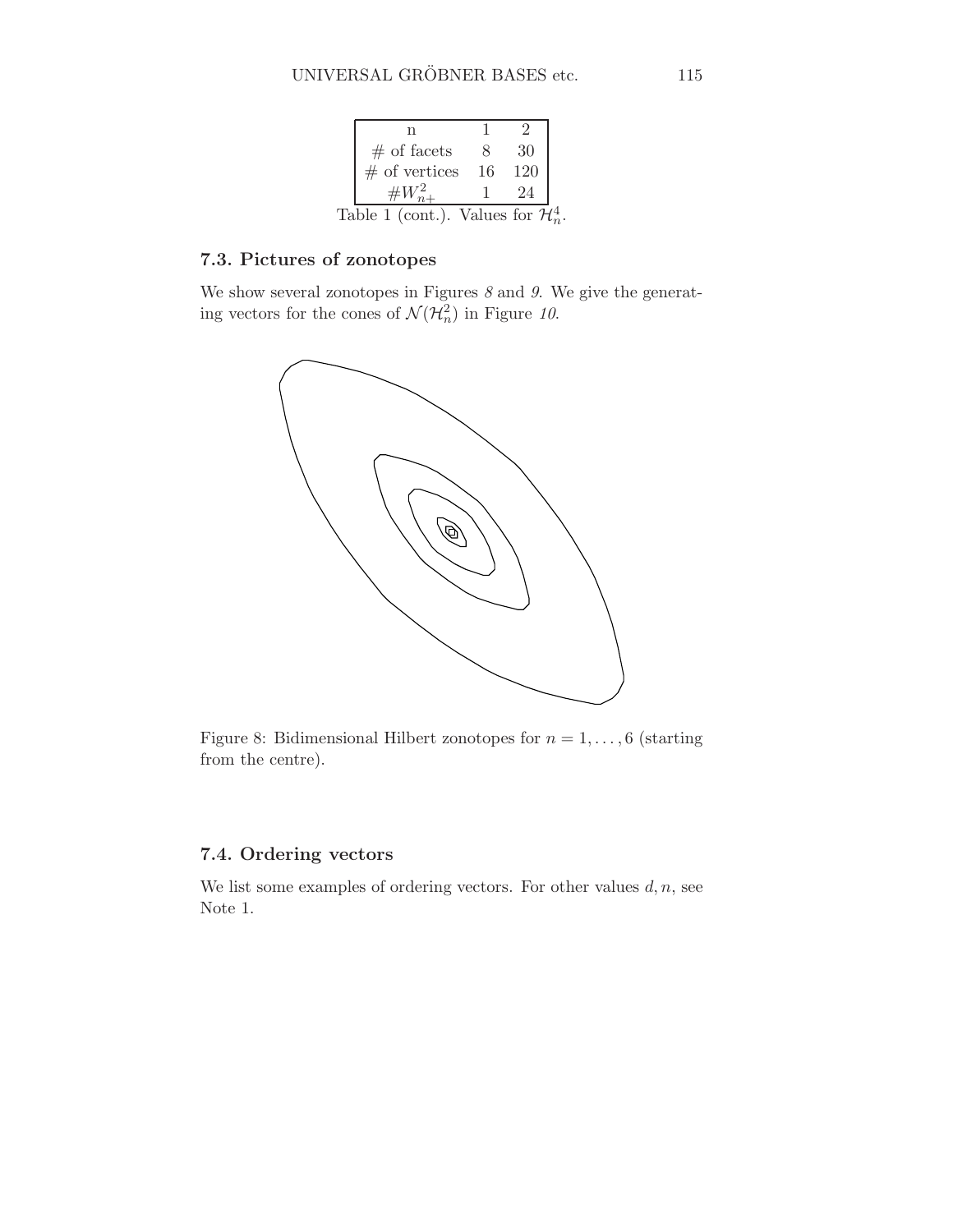

Figure 9: Tridimensional Hilbert zonotope for  $n = 1, ..., 5$  (starting from top left).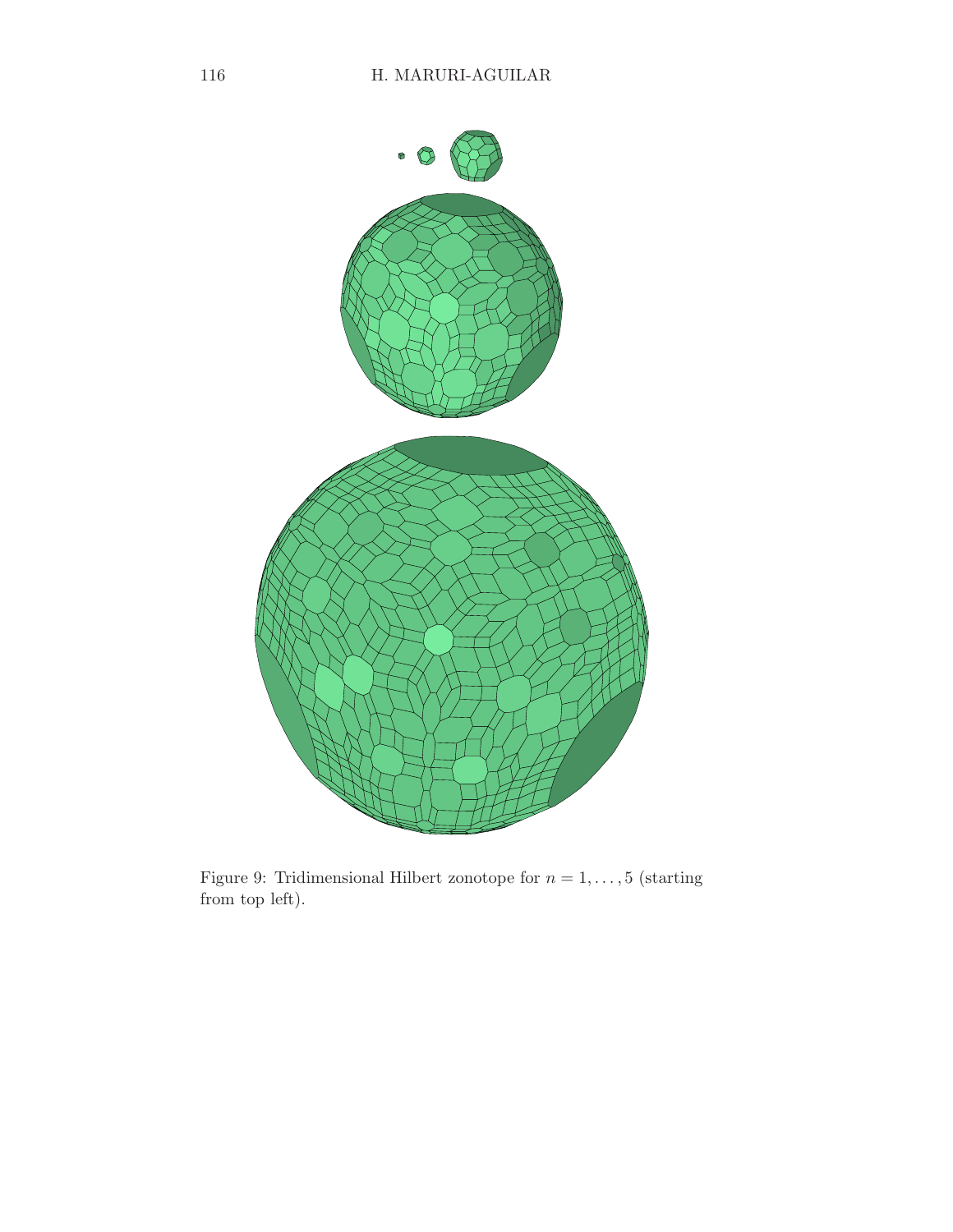



Figure 10: Generating vectors for the cones of  $\mathcal{N}(\mathcal{H}_n^2)$  for  $n =$  $1, \ldots, 10$ .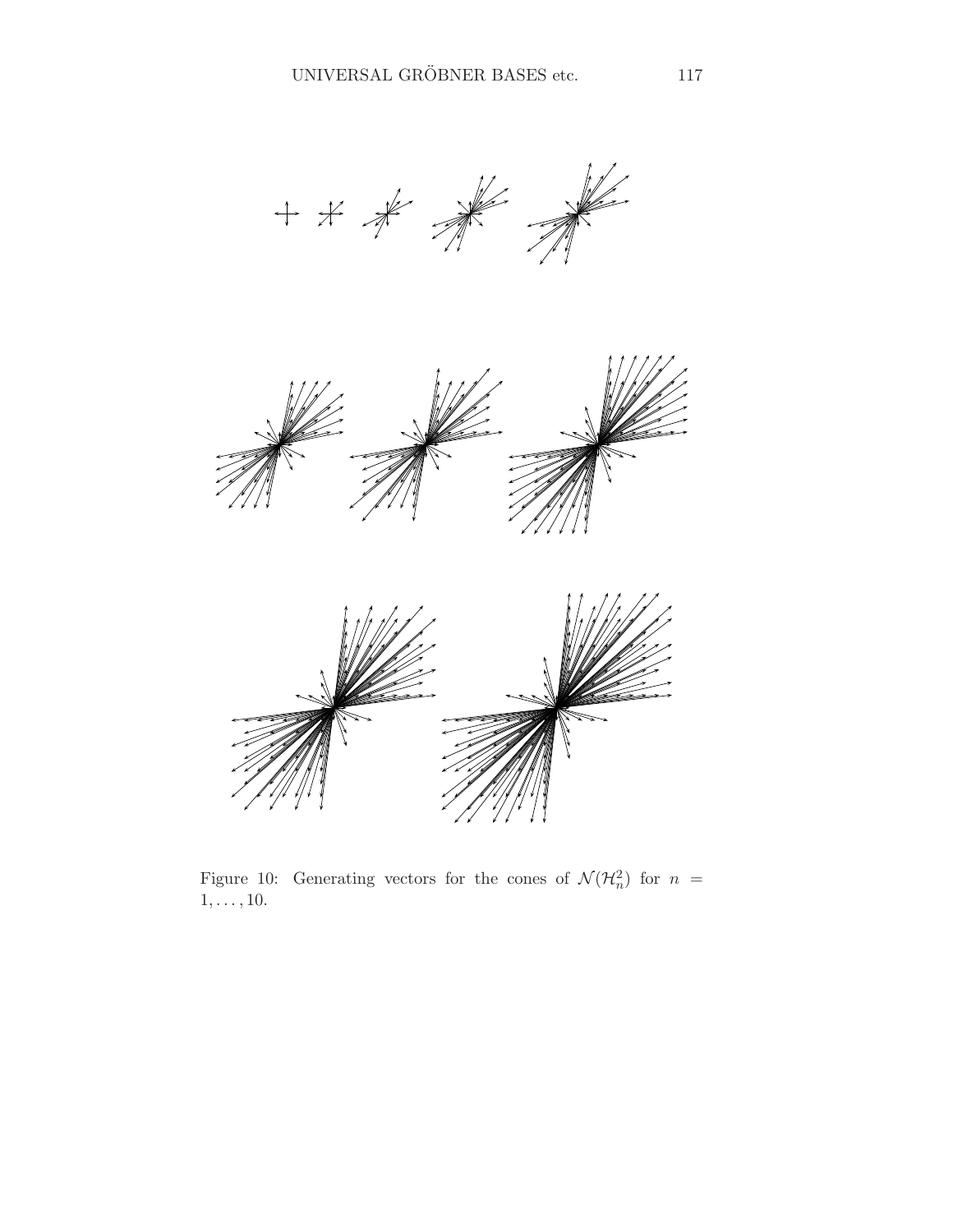# 7.4.1. Bidimensional case

W<sup>2</sup> 1+ = n 1 1 o ; W<sup>2</sup> 2+ = n 2 1 , 1 2 o ; W<sup>2</sup> 3+ = n 3 1 , 3 2 , 2 3 , 1 3 o ; W<sup>2</sup> 4+ = n 1 4 , 2 5 , 3 5 , 3 4 , 4 3 , 5 3 , 5 2 , 4 1 o ; W<sup>2</sup> 5+ = n 1 5 , 2 7 , 2 5 , 3 5 , 5 7 , 4 5 , 5 4 , 7 5 , 5 3 , 5 2 , 7 2 , 5 1 o ; W<sup>2</sup> 6+ = n 1 6 , 2 9 , 2 7 , 3 8 , 3 7 , 4 7 , 5 8 , 5 7 , 7 9 , 5 6 , 6 5 , 9 7 , 7 5 , 8 5 , 7 4 , 7 3 , 8 3 , 7 2 , 9 2 , 6 1 o ; W<sup>2</sup> 7+ = n 1 7 , 2 11 , 2 9 , 2 7 , 3 8 , 3 7 , 4 7 , 5 8 , 5 7 , 7 9 , 9 11 , 6 7 , 7 6 , 11 9 , 9 7 , 7 5 , 8 5 , 7 4 , 7 3 , 8 3 , 7 2 , 9 2 , 11 2 , 7 1 o .

# 7.5. Three dimensional case

$$
W_{1+}^3 = \{ (1,1,1)^T \};
$$
  
\n
$$
W_{2+}^3 = \{ (1,2,3)^T, (1,3,2)^T, (2,3,1)^T, (3,2,1)^T, (3,1,2)^T, (2,1,3)^T \}.
$$

# 8. Acknowledgement

This work was partly supported with a scholarship by CONACYT (Science and Technology Council of Mexico).

#### **REFERENCES**

- [1] D. AVIS AND K. FUKUDA, A pivoting algorithm for convex hulls and vertex enumeration of arrangements and polyhedra, Disc. Comput. Geom. 8 (1992), 295–313, in ACM Symposium on Computational Geometry. Papers from the Seventh Annual Symposium
- [2] D. Bayer and I. Morrison, Standard bases and geometric invariant theory I. initial ideals and state polytopes, J. Symb. Comp. 6 (1988), 209–217.
- [3] B. GIGLIO, R.A. BATES AND H.P. WYNN, A global selection procedure for polynomial interpolators, Technometrics (2003), 246–255.
- [4] B. GRÜMBAUM, Convex polytopes, ii ed., Springer-Verlag, New York, 2003.
- [5] G.H. HARDY AND E.M. WRIGHT, An introduction to the theory of numbers, Oxford Clarendon Press, 1975.
- [6] J. LITTLE, D. COX AND D. O'SHEA, Ideals, varieties, and algorithms, ii ed., Springer-Verlag, New York, 1996.